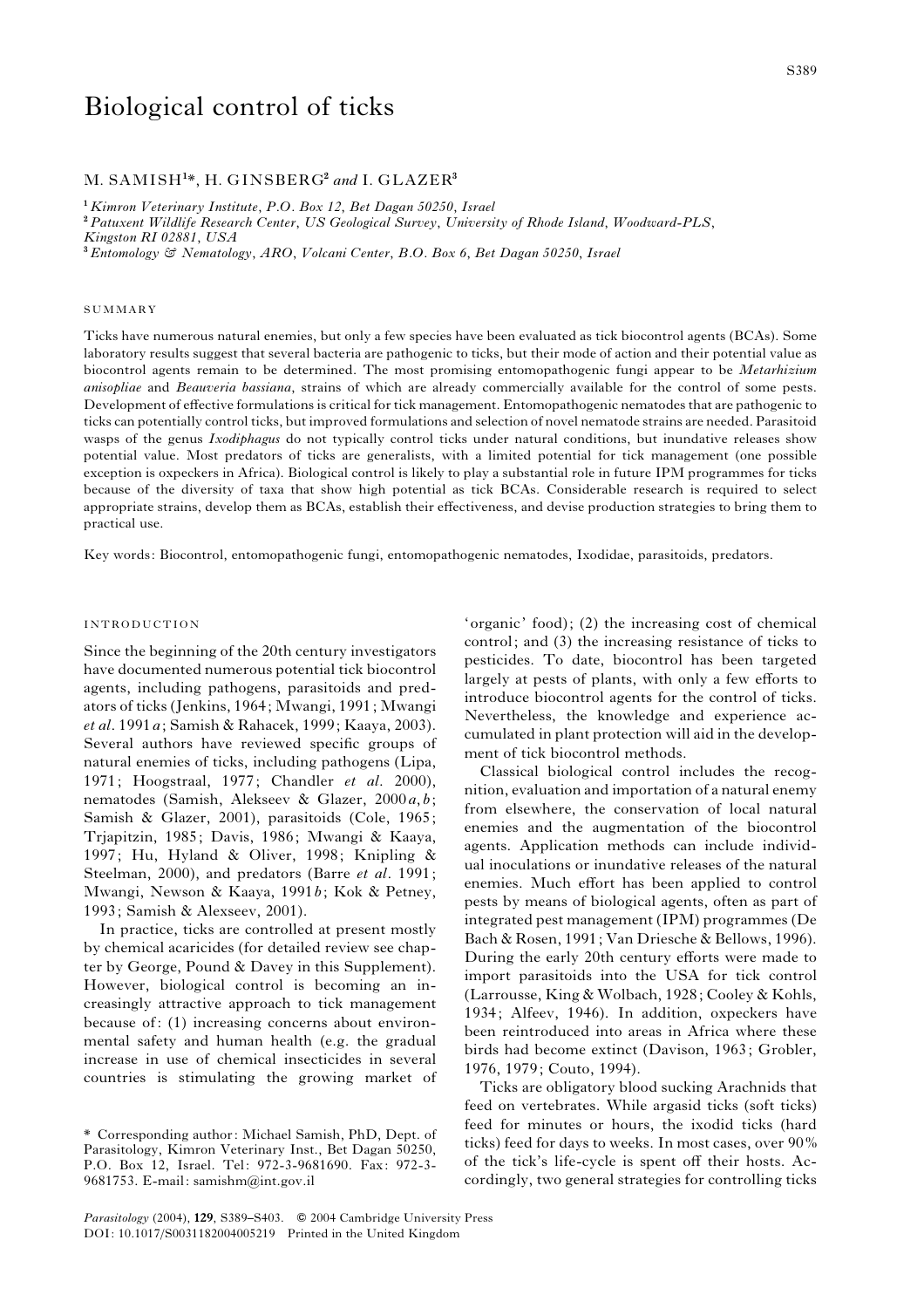with acaricides are in use – 'on-host' and 'off-host' control. On-host control strategies use the vertebrate as bait for ticks, relying upon the relatively high concentration of the pest on a small area, and kill ticks with a high potential to propagate. Further, this strategy can benefit from the often more stable environment of the host skin, e.g. temperature, relative humidity (RH) – factors especially important for biocontrol. However, off-host control strategies enable treatments far from the host, under conditions that in some cases are more suitable, e.g. high RH with little UV irradiation under trees. Off-host control can minimize exposure of individual vertebrate hosts to pesticides, but large areas of the environment may be exposed to such hazards. In both strategies, environmental hazards associated with tick control can be dramatically reduced if biocontrol techniques are efficiently applied.

In this review, we try to summarize and update published information on biocontrol agents that have the potential to suppress tick populations, emphasizing those not covered in a recent review of the subject (Samish & Rehacek, 1999).

### PATHOGENS

The Bio Pesticide Manual (Copping, 2001) lists 96 commercial active ingredients based on microorganisms. Thirty-three are based on bacteria, 36 on fungi and eight on entomopathogenic nematodes. In contrast to the biopesticides used against off-host ticks and most plant pests, development of those targeted at ticks on hosts need to take into account the relatively high temperatures on the skin, the limited ability of the pathogen to penetrate via tick mouthparts while feeding, and, importantly, considerations of safety for people and animals.

### Bacteria

Bacteria are commonly found in wild-caught ticks, but most of these bacteria are not considered pathogenic to the ticks (Noda, Munderloh & Kurtti, 1997; Samish et al. 1999a, b). Martin & Schmidtmann (1998) obtained 73 bacterial isolates from fieldcollected Ixodes scapularis, including 11 species of Bacillus, mostly in the B. thuringiensis–B. cereus species group. Tick haemolymph and cement plugs display bacteriocidal activity (Alekseev et al. 1995; Johns, Sonenshine & Hynes, 1998; Ceraul, Sonenshine & Hynes, 2002) that provide some protection against bacterial attack. Nevertheless, some bacteria show pathogenicity to ticks. For example, Proteus mirabilis is pathogenic to Dermacentor andersoni (Brown, Reichelderfer & Anderson, 1970). Bacteria also attack Amblyomma hebraeum, Hyalomma marginatum and Rhipicephalus eversti eversti (Hendry & Rechav, 1981) and apparently cause the Blackening disease of Boophilus decoloratus. Brum and colleagues

(Brum, Faccini & Do Amaral, 1991a; Brum, Teixeira & Da Silva, 1991b; Brum & Teixeira, 1992) found the bacterium Cedecea lapagei (Enterobacteriaceae) to be pathogenic to Boophilus microplus; this bacterium infects ticks via the genital opening and under laboratory conditions can produce up to 100% mortality.

Tick – B. thuringiensis *interactions*. Since ticks ingest primarily host blood, it seems unlikely that B. thuringiensis, which attacks the midgut of insects, would successfully enter and cause mortality in ticks. However, Hassanain et al. (1997), performing Petri dish tests, found that three commercial varieties of B. thuringiensis (B. t. kurstaki, B. t. israelensis and B. t. thuringiensis) produced mortality when sprayed on unfed or engorged adults of Argas persicus or Hyalomma dromedarii. B. t. kurstaki was the most pathogenic (LC<sub>50</sub> 215–439  $\mu$ g/ml on day 5 PI for Argas and 1200–2344  $\mu$ g/ml for Hyalomma). The susceptibility of the eggs of both tick species increased with increasing time after oviposition. Zhioua et al.  $(1999a, b)$  exposed Ixodes scapularis to B. t. kurstaki by dipping engorged larvae for 30 seconds in spore suspensions, and reported pathogenicity with an  $LC_{50}$  of  $1 \times 10^7$  spores/ml.

The crystalline  $\delta$ -endotoxin of B. thuringiensis is produced during sporulation and disrupts insect midgut walls (Gill, Cowles & Pietrantonio, 1992). Unlike spores, the  $\delta$ -endotoxin shows specificity to particular insect taxa (Flexner & Belnavis, 2000), therefore it is unlikely that the  $\delta$ -endotoxin kills ticks by causing toxaemia. Furthermore, the  $\delta$ -endotoxin of B. thuringiensis subsp. kurstaki has to be activated by an alkaline pH and specific proteases. The extent to which the toxin will be activated in ticks with a midgut pH of 6. 8 and intracellular cathepsins (pH optimum 3) (Sonenshine, 1991; Ramamoorthy & Scholl-Meeker, 2001) requires additional investigation.

Ticks ingest host body fluids through their mouthparts, but they also ingest water vapour, through both mouthparts and cuticle for hydration (Knulle & Rudolph, 1982). One mechanism involves a highly hygroscopic fluid secreted by the tick that is hydrated by water vapour from the surrounding atmosphere, and is then re-ingested into the tick. Therefore, it is plausible that spraying or dipping ticks in highly concentrated bacterial solutions could result in tick mortalityif sufficient fluid wasingested to elicit pathogenic effects on the midgut. However, other mechanisms of pathogenicity are also plausible, including: the actions of other toxins such as  $B$ . thuringiensis exotoxins (Sebesta et al. 1981); negative effects associated with bacterial invasion of the haemocoel (Dubois & Dean, 1995); and the physical blocking of spiracles or other openings by bacterial spores.

B. thuringiensis products have proved to be the most popular biocontrol agents in agriculture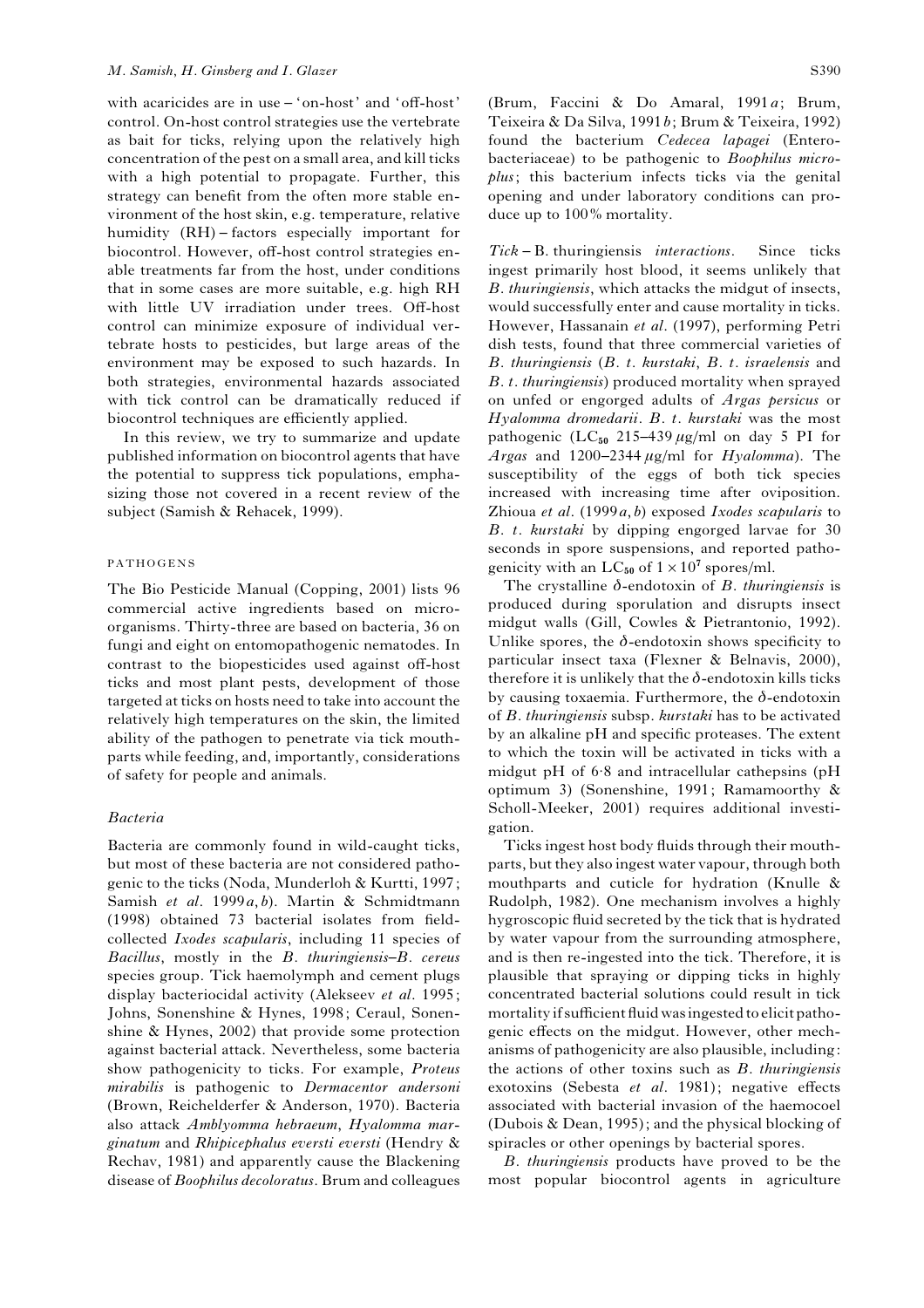(Navon, 2000). However, because of the specific biology of ticks and the little information available, further research is required to elucidate the mechanism of bacterial pathogenicity to ticks. The mode of pathogenicity influences potential efficacy, as well as the design of delivery systems of bacterial pathogens for tick control.

# Fungi

Over 700 species of entomopathogenic fungi have been reported, but only 10 species have been or are currently being developed for the control of insects (Hajek & St. Leger, 1994; Butt, Jackson & Magan, 2001). The most promising fungi are from the class Deuteromycetes (mitosporic fungi). The ability of entomopathogenic fungi to penetrate the cuticle of arthropods, the ability of a strain to kill several stages of the same pest and the relatively specific virulence of a single strain to one or a small group of pests make them good candidates as biocontrol agents. However, fungi also have some disadvantages: they are slow in killing their host, they need high humidity to germinate and sporulate, they are susceptible to UV irradiation, and some strains can potentially affect non-target arthropods (Ginsberg et al. 2002). Mass production can be quite costly, and the limited shelflife of some products make them even more expensive. Many of these constraints can be addressed by advanced formulations. Most producers of fungal-based products suggest application methods similar to those used for chemical pesticides (Shelton & Roush, 2000).

Prevalence of tick – fungus interaction. In nature, 20 species of fungi have been reported to be associated with ticks. Some 13 species of ticks from 7 genera were found to be infected by fungi (Kolomyetz, 1950; Samsinakova, 1957; Steinhaus & Marsh, 1962; Cherepanova, 1964; Krylov, 1972; Samsinakova et al. 1974; Estrada-Pena, Gonzales & Casasolas, 1990; Mwangi, Kaaya & Essumen, 1995; Zhioua et al. 1999a; Guerra et al. 2001). Ticks collected in North East USA were infected primarily with Verticillium spp. and Beauveria bassiana; 10 species were isolated in Europe and 3 in Africa (Cherepanova, 1964; Samsinakova et al. 1974; Mwangi et al. 1995; Kalsbeek, Frandsen & Steenberg, 1995; Zhioua et al. 1999 $a$ ). Of the engorged female  $B$ . microplus ticks collected from soil in Brazil, 24. 5% were contaminated with B. bassiana, 10% with M. anisopliae (Da Costa *et al.* 2001), and  $22\%$  of the R. sanguineus nymphs were contaminated with fungi from 5 genera (Guerra et al. 2001). The percentage of ticks infected by fungi in collections from natural areas varies considerably, largely according to the stage and species of tick and to the ecological conditions at the sample sites. For instance,  $7.5\%$  of the adult Ixodes ricinus collected in central Europe during winter time were

infected by fungi, compared to over 50% of ticks collected during the summer (Samsinakova et al. 1974). In northern Europe, between 6 and 32% of engorged *I. ricinus* females were infected by fungi in nature, depending on the season (Kalsbeek et al. 1995). Only 1.7% of the engorged Rhipicephalus appendiculatus females collected in Kenya died from fungal infection (Mwangi et al. 1995), and in the northeastern USA 4. 3% of the collected unfed female I. scaplularis were infected (Zhioua et al. 1999a). In nature, a higher percentage of adult ticks seems to be infected by fungi than their pre-imaginal stages and engorged females seem to be most readily infected (Kalsbeek et al. 1995; Zhioua et al. 1999a).

Laboratory assays. When various fungal genera, species and strains were tested under optimal laboratory conditions, M. anisopliae and B. bassiana exhibited the strongest anti-tick pathogenicity (Guangfu, 1984; Gindin et al. 2001; Samish et al.  $2001$ ). In most cases, M. anisopliae strains were more virulent than those of B. bassiana (Mwangi et al. 1995; Castineiras et al. 1987; Barci, 1997; Kaaya & Hassan, 2000; Sewify & Habib, 2001; Zangi, 2003). Under laboratory conditions, at least 15 ixodid tick species and two argasid ticks were found susceptible to fungi (Samish et al. unpublished observation). Studies comparing the susceptibility of unfed larvae of Boophilus annulatus, Hyalomma excavatum and R. sanguineus to 12 fungal strains (from five species of fungi) gave the general impression that Boophilus and Hyalomma larvae showed similar susceptibility while Rhipicephalus larvae were more resistant. In contrast, engorged H. excavatum females were far more resistant to entomopathogenic fungi than females of the other two tick species (Gindin et al. 2003). Tick eggs, in contrast to many insect eggs, are highly susceptible to fungi and up to 100% of the eggs exposed to fungi under laboratory conditions did not hatch (Boichev & Rizvanov, 1960; Gorshkova, 1966; Castineiras et al. 1987; Monteiro et al. 1998a, b; Bittencourt, Massard & Lima, 1994a; Kaaya, 2000; Paiao, Monteiro & Kronka, 2001; Gindin et al. 2003). Fungal infection of engorged female ticks often resulted in longer periods of pre-oviposition, oviposition time, egg-incubation, and egg-hatching of the egg mass, as well as in lowered egg production (Gorshkova, 1966; Bittencourt, Massard & Lima, 1994b; Barci, 1997; Gindin et al. 2001). This suggests that there is a relatively long-lasting sub-lethal influence of the fungi on their tick hosts.

Comparison between the susceptibility of the unfed stages of R. appendiculatus and Amblyomma variegatum or of H. excavatum and R. sanguineus demonstrated decreasing susceptibility to fungi in progression through the larval, nymph and adult stages (Kaaya, 2000; Samish et al. 2001; Gindin et al. 2003), but unfed  $I.$  scapularis larvae were less susceptible than unfed adults (Zhioua et al. 1997).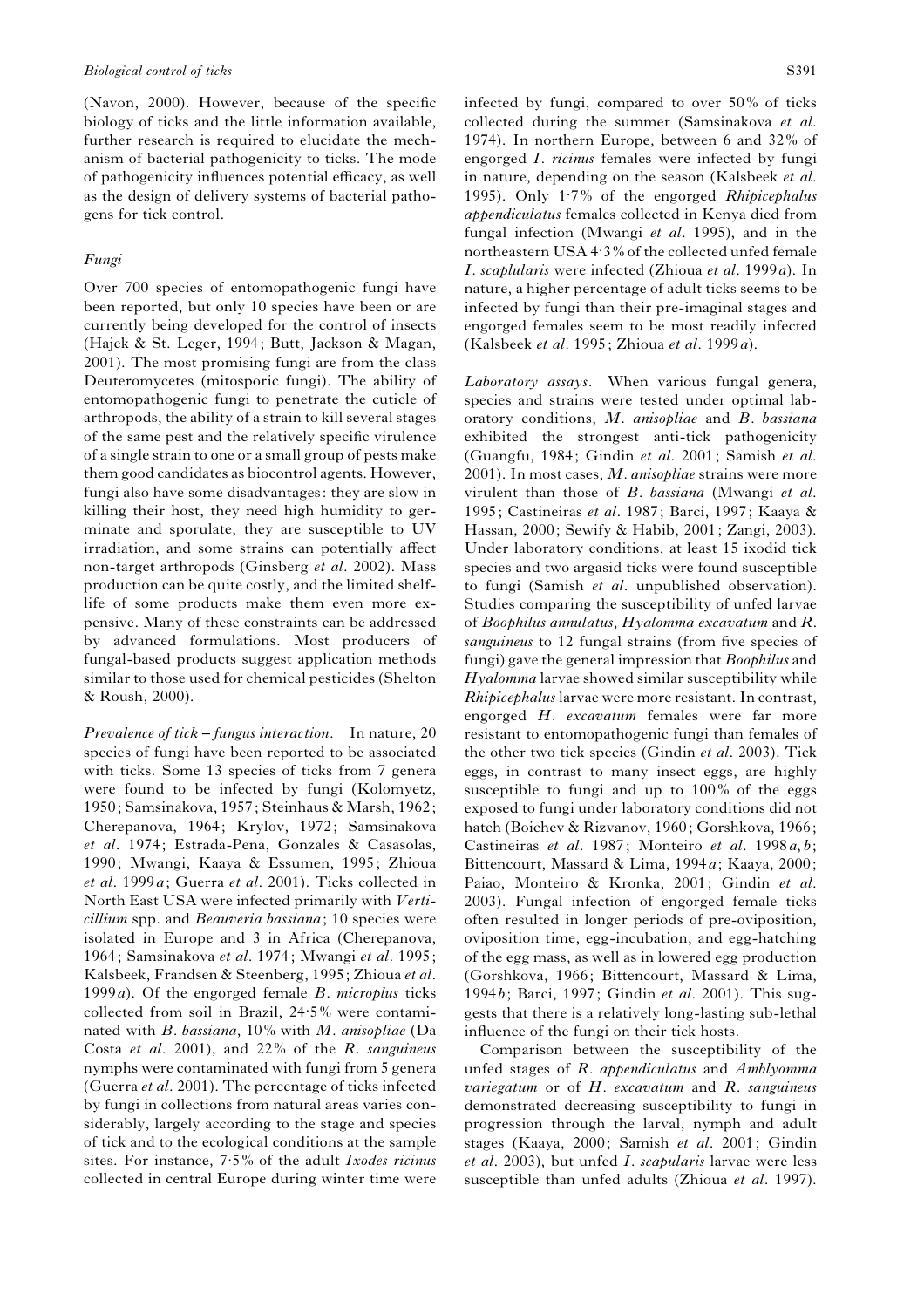Unfed larvae and nymphs seem to become more resistant to M. anisopliae after engorgement (Reis et al. 2001; Gindin et al. 2003).

Fungi take several days to kill ticks. For instance, the LT<sub>50</sub> of *M. anisopliae* (at  $1 \times 10^7$  spores/ml) for eggs, unfed larvae and engorged females of B.  $annulatus, H. excavatum$  and  $R. saneuineus$  generally ranged from  $\lt 3$  to 6.5 days; in some cases it extended to weeks. Engorged larvae of  $H$ . excavatum and R. sanguineus took twice as long to die than unfed larvae of the same species, and it took over 3 weeks for 50% of unfed adults to be killed by these fungi (Gindin et al. unpublished observation).

Field trials – off host. A 0. 3 ha Abies procera plantation in Denmark was sprayed with  $M$ . anisopliae (BIPESCO strain) spores  $(4-10 \times 10^{10} \text{ spores/m}^2)$ . Of the 67 unfed Ixodes ricinus ticks collected 2 weeks after treatment, 57% were contaminated with M. anisopliae (Nielsen et al. personal communication). Initial field trials used a commercial anti-termite mycoside based on M. anisopliae (ESC-1 strain, Bio-Blast Biological Termicide) against questing *I. scapularis* adults (spraying  $4-6 \times 10^{10}$  spores/m<sup>2</sup>). Within 4 weeks, 53% of the adults were killed (Benjamin, Zhioua & Ostfeld, 2002). When potted grass with adult or nymphal  $R$ . appendiculatus was sprayed with spores  $(1 \times 10^9$  spores/ml in water) and kept in the field, the mortality of ticks sprayed with B. bassiana was 96 and 36% for nymphs and adults, respectively; if sprayed with  $M$ . anisopliae the mortality reached 76 and 64% for nymphs and adults, respectively. The two fungal species together killed over 99% of the larvae. Similar results were obtained with Amblyomma variegatum (Kaaya & Mwangi, 1995; Kaaya, Mwangi & Ouna, 1996).

In Kenya, 5 acre paddocks were seeded with R. appendiculatus larvae and sprayed once a month with M. anisopliae or B. bassiana spores in an aqueous solution  $(1.2 \times 10^9 \text{ spores/m}^2)$ . During the rainy season the fungi had no effect upon the abundance of the ticks on cattle kept in the paddocks, but during the 3 months after the end of the rainy season B. bassiana and M. anisopliae reduced the tick population by 80 and 92%, respectively, compared with the control (Kaaya, 2000; Kaaya, Samish & Glazer, 2000).

Sack-cloth covering poultry houses that were heavily infested with the soft tick Argas persicus was sprayed with an M. anisopliae spore suspension  $(5 \times 10^7 \text{ spores/ml in water with Tween 80 and 4\%})$ oil) and covered with a plastic sheet to maintain high humidity. The tick population was reduced by 53% within a week and after 3 weeks no live ticks could be found (Sewify & Habib, 2001). When two commercial B. bassiana mycoinsecticides (registered for use against pests of ornamentals and turf) were tested against I. scapularis nymphs in a residential area, the tick population was reduced by 59–89%, and some 80–90% of the recovered nymphs developed mycoses

(Stafford & Kitron, 2002). Ticks inoculated with B. bassiana were released in a natural D. variabilis microhabitat from which live ticks were collected one year later. Fungal growth was observed after incubation of the ticks under laboratory conditions (Lucas, Fielden & Hererra, unpublished observations). Spraying of a paddock containing B. microplus larvae with  $M$ . anisopliae spores resulted in fewer larvae one week after treatment compared to the untreated paddock (Bittencourt, 2000).

Field trials – on host. Spraying M. anisopliae  $(1 \times 10^8$  spores/ml in water with Triton X-100) on gerbils one day after they had been infested with R. sanguineus nymphs reduced the number of engorged nymphs dropping off by 73% (unpublished observation). Spraying M. anisopliae spores  $(1 \times 10^8$  to  $1 \times 10^9$  spores/ml in water) on cattle infested with B. microplus or B. decoloratus ticks at various development stages generally caused insignificant or low reductions (up to 50%) of the on-host tick population. However, up to 79% of the females collected from the sprayed cattle died in the laboratory, and their egg mass weight was reduced by up to nearly 50% (Castro *et al.* 1997; Correia *et al.* 1998; Bittencourt et al. 1999; Kaaya & Hassan, 2000). When B. microplus-infested cattle was treated one or four times with Verticillium lecanii  $(3.5 \times 10^7/\text{ml})$ , 5 l per head), the number of ticks was reduced by 48–79% or 94–99%, respectively (Camacho et al. 1998). In other trials, adult  $R$ . appendiculatus ticks were allowed to feed in ear bags on rabbits or cattle and were sprayed with M. anisopliae spores at dosages of  $2.5 \times 10^8$  or  $1 \times 10^{10}$  spores per ear, respectively; 30% of the ticks on rabbits and 83% of those on cattle died. In addition, of the eggs laid by the Beauveria-treated females, none of those on the rabbits and only 48% of those on cattle hatched (Kaaya et al. 1996). Application of a gel formulation containing B. bassiana spores to the ears of horses reduced Anocentor nitens tick populations by 50% (Bittencourt et al. unpublished observation). When B. bassiana and M. anisopliae spores in water with Triton X-100 were sprayed on thoroughly washed ears of cattle, live B. bassiana spores were recovered up to 1 week and those of  $M$ . anisopliae up to 3 weeks after application (Kaaya et al. 1996). However, fungal spores suspended in water and sprayed on cattle were found to be virulent to Boophilus ticks for less than a week (Castro et al. 1997; Bittencourt et al. 1999), and most deaths of feeding  $R$ . appendiculatus occurred 5–10 days after fungal infection (Kaaya et al. 1996).

In several experiments live ticks were collected from a fungus-infested field or from their vertebrate hosts and incubated under optimal laboratory conditions. A high percentage of these ticks died and fungi grew on many of them even though low tick mortality was observed in the field or on hosts in the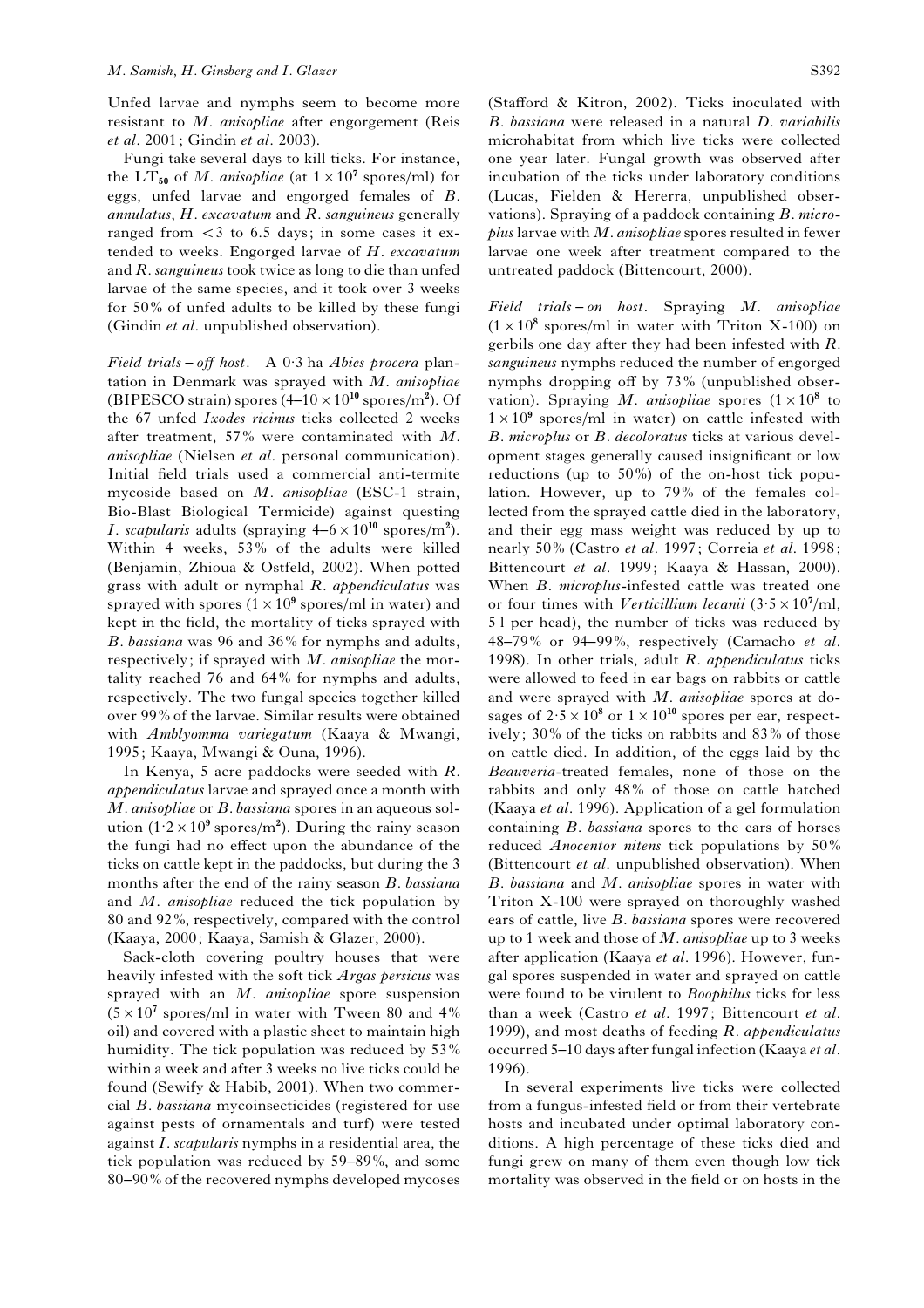same experiments. This suggests that under natural conditions the conidia often adhere to the tick integument, at least for a short time, but in many cases they do not germinate or penetrate the cuticle, and/or cause only a sub-lethal infection under field conditions.

Formulation. In most laboratory tests the spores were suspended only in water with a small amount of dispersing agent. Kaaya & Hassan (2000) compared the anti-tick effect of a suspension of  $M$ . anisopliae spores in water with 1% Tween-80 with or without 15% peanut oil. Unfed nymphal and adult ticks were immersed in the suspension and then kept outdoors on vegetation. The mortality of  $A$ . variegatum treated with the oil suspension was 30% higher for nymphs and 2.7 times higher for adults, and for  $R$ . appendiculatus 15% higher for nymphs and 4. 3 times higher for adults than in applications with the water carrier without oil. The influence of the oil itself on the ticks has still to be clarified. In another trial, a powder formulation was prepared by mixing 1 volume of  $M$ . anisopliae spores with 9 volumes of various powders and was tested against R. appendiculatus adults feeding on cattle in ear-bags. The spore mixture with millet powder caused 100% mortality, maize 79%, sorghum 64% and starch 53% (Kaaya & Hassan, 2000). Treating  $A$ . nitens-infested ears of horses with a B. bassiana suspension in water resulted in less than 20% tick mortality, while their application in a polymerized pulp gel resulted in more than 50% mortality (Bittencourt et al. unpublished observation).

Clearly, the formulation in which the spores are applied is crucial to the level of control obtained with fungus-based anti-tick compounds, but very little has been published as yet on the subject. Much information in formulating fungi for use against free-living ticks can be obtained from experiments on fungal spores for the control of insect pests, but considerable research is still required to develop satisfactory formulations for the control of ticks while they are feeding on vertebrate hosts. Finally, additional research is needed to find more virulent and specific fungal strains.

### Entomopathogenic nematodes

Entomopathogenic nematodes (EPNs) of the families Heterorhabditidae and Steinernematidae are known to be obligatory parasites of insects. The only free-living stage of the nematode, the third/infective juvenile (IJ), actively locates and enters the host via natural openings, and then releases symbiotic bacteria that kill the host insect within 24–72 h. The nematodes then multiply within the host cadaver and 6–18 days post infection thousands of IJs are released into the environment. The most common natural habitat of these nematodes is moist ground. The IJs

are well adapted to the changing conditions of moisture, temperature, texture and chemical composition associated with different soil types (Glazer, 2001).

The EPNs are known to be pathogenic to over 3000 insect species, whereas each strain may often be relatively specific to a small group of hosts and thus their effects on most beneficial insects have been found to be negligible (Poinar, 1973; Gaugler, 2002). They are produced commercially on four continents, mainly in cottage industries, but also in large fermenters (up to 80 000 l), for the control of insect pests of forests and agriculture (Georgis & Manweiler, 1994). About US\$10 million-worth of nematodes for the control of insects were sold in 1998; they were used either as an additive to irrigation systems or as sprays from the ground or air.

Tick–nematode interactions. EPNs penetrate engorged female B. annulatus ticks almost solely via the anus or genital pore (unpublished observations). Heterorhabditid nematodes killed engorged B. annulatus females in Petri dishes after less than 2.5 h of exposure, whereas steinernematid nematodes needed more than 4 h to penetrate into ticks (Glazer Alekseev & Samish, 2001). The injection of a single heterorhabditid nematode into a tick can cause mortality (Glazer *et al.* 2001). The dosages of EPNs needed to kill 50 or 90% of ticks are comparable to that used commercially in the control of insect pests of plants, but the time required to kill ticks is often relatively long (Table 1).

Tick mortality caused by EPNs seems to be due to the rapid proliferation of the nematode symbiotic bacteria within the ticks, since the nematodes do not go through their natural cycle within ticks, and most infective juveniles die shortly after entry (Mauleon, Barre & Panoma, 1993; Samish, Alekseev & Glazer, 1995; Hill, 1998; Kocan et al. 1998b; Hassanain et al. 1999). In vitro experiments demonstrated that tick hemolymph hinders the growth of EPNs (Zangi, 2003), but the reason(s) for nematode mortality within ticks is/are not yet fully understood. Interestingly, when the cuticle of *I. scapularis* was physically slit before nematode infection, the nematodes S. carpocapsae and S. glaseri reproduced successfully (Zhioua et al. 1995).

Laboratory assays. Ticks exposed to nematodes in Petri dishes lined with moist filter paper showed that six genera of Ixodidae and two genera of Argasidae were readily killed by entomopathogenic nematodes (Table 1). Only B. microplus appeared to be resistant to nematode attack (Mauleon et al. 1993). Various tick stages differ substantially in their susceptibility to EPNs, with the fully engorged female ticks being most susceptible and the pre-imaginal stages least sensitive. During feeding, ticks were highly resistant to EPNs and their eggs were totally resistant. Unfed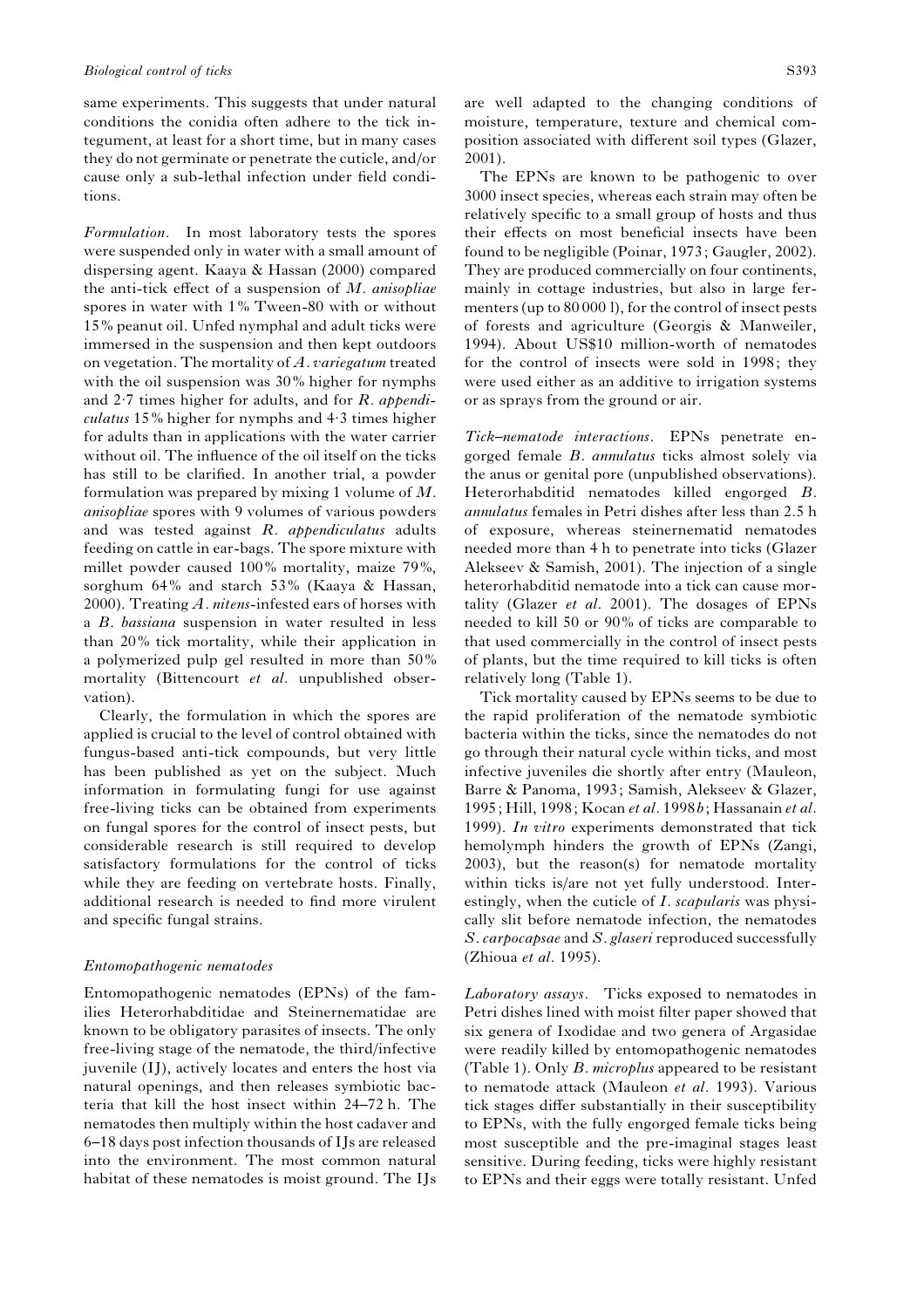|                  |                |                                    |                      |                | Susceptibility of tick stages |                 |                  |                |                 |                 |                                                                                                      |
|------------------|----------------|------------------------------------|----------------------|----------------|-------------------------------|-----------------|------------------|----------------|-----------------|-----------------|------------------------------------------------------------------------------------------------------|
|                  |                |                                    |                      |                |                               |                 | Engorged females |                |                 |                 |                                                                                                      |
|                  |                |                                    | Nematodes            |                | Engorged                      | Unfed           | $LC_{50}$        |                | $LT_{50}$       |                 |                                                                                                      |
| Ticks            |                | Most virulent<br>No. of<br>strains |                      |                |                               |                 | Nematodes/       | On day<br>post |                 | Nematodes/      |                                                                                                      |
| Genus            | Species        | tested                             | Species              | Strain         | nymphs                        | adults          | cm <sup>2</sup>  | infestation    | Days            | cm <sup>2</sup> | Reference                                                                                            |
| Amblyomma        | americanum     | 5                                  | S. riobrave          | TX             |                               |                 | $<$ 35           | 20             |                 |                 | Kaaya et al. 2000                                                                                    |
|                  | cajennense     | $\mathbf{1}$                       | S. riobrave          | <b>TX</b>      |                               |                 | >180             | 20             |                 |                 | Kaaya et al. 2000b                                                                                   |
|                  | gemma          | $\overline{4}$                     | S. carpocapsae       | DT             | $^{+}$                        |                 | 250              | 14             |                 |                 | Kocan et al. 1998b                                                                                   |
|                  | maculatum      | $\mathbf{1}$                       | S. riobrave          | <b>TX</b>      |                               |                 | >180             | 20             |                 |                 | Kocan et al. 1998 a                                                                                  |
|                  | variegatum     | 21                                 | S. carpocapsae       | Mex            | $+(-)$                        | $+(-)$          | 20               | 14             |                 |                 | Mauleon et al. 1993<br>Osir et al. unpublished<br>Samish et al. 1995, 2000b<br>Samish & Glazer, 1992 |
| <b>Boophilus</b> | annulatus      | 7                                  | $H$ . <i>indicus</i> | $IS-5$         | $^{+}$                        | $^{+}$          | < 2.6            | 8              | 1.9             | 10              | Mauleon et al. 1993                                                                                  |
|                  | $-$ '' $-$     | 12                                 | $H.$ sp.             | RD4            |                               |                 |                  |                | 1.0             | 40              | Samish & Glazer, 1998, 2000b                                                                         |
|                  | decoloratus    | $\overline{4}$                     | S. riobrave          | <b>HP88</b>    |                               |                 | < 50             | 14             |                 |                 | Kaaya et al. 2000b                                                                                   |
|                  | microplus      | 14                                 | None                 |                |                               |                 | Not susceptible  |                | Not susceptible |                 | Mauleon et al. 1993                                                                                  |
| Dermacentor      | variable       | $\overline{2}$                     | S. riobrave          | <b>HP88</b>    |                               |                 | >180             | 20             |                 |                 | Kocan et al. 1998 a                                                                                  |
| Hyalomma         | dromedarii     | 5                                  | $S.$ sp.             | S <sub>1</sub> | $^{+}$                        |                 | 50               | $\overline{7}$ | 7               | 50              | El-Sadawy & Habeeb, 1998                                                                             |
|                  | excavatum      | 5                                  | $H.$ indicus         | $IS-5$         | $+$                           | $^{+}$          |                  |                | 2.8             | 250             | Samish et al. 1999b, 2000b                                                                           |
| Ixodes           | scapularis     | 15                                 | $H.$ megidlis        | M145           | $\overline{\phantom{0}}$      | $\qquad \qquad$ | 20               | 10             | 2.0             | 250             | Hill, 1998; Zhioua et al. 1995                                                                       |
| Rhipicephalu     | appendiculatus | 5                                  | S. riobrave          | <b>HP88</b>    | $+$                           | $+$             | < 50             | 14             |                 |                 | Kaaya et al. 2000                                                                                    |
|                  | bursa          | 5                                  | $H.$ sp.             | $IS-3$         |                               |                 |                  |                | 5.0             | 250             | Kocan et al. 1998 a                                                                                  |
|                  | evertsi        | 5                                  | S. carpocapsae       | DT             | $^{+}$                        | $^{+}$          | < 50             | 14             |                 |                 | Osir et al. unpublished                                                                              |
|                  | sanguineus     | 7                                  | S. riobrave          | <b>HP88</b>    | $+$                           | $^{+}$          | >180             |                | $3\cdot 2$      | 250             | Samish et al. 1999, 2000<br>Samish & Glazer, 1992<br>Samish et al. 1999b                             |
| <i>Argas</i>     | persicus       | 3                                  | H. bacteriophora     | <b>HP88</b>    | $+$                           | $^{+}$          | 70               | 3              | <1.3            | 420             | Hassanain et al. 1999                                                                                |
| Ornithodoros     | moubata        | 3                                  | S. carpocapsae       | DT             | $^{+}$                        |                 |                  |                | 2.3             | 10              | Samish et al. unpublished                                                                            |
|                  | tholozani      | $\overline{4}$                     | S. carpocapsae       | DT             | $+$                           |                 |                  |                |                 |                 |                                                                                                      |

# Table 1. Effects of entomopathogenic nematodes upon various tick species (Petri-dish tests)

Abbreviations: Nematode genera: *S. = Steinernema*; *H. = Heterorhabditis*; + susceptible; — not susceptible; LC<sub>50</sub> and LT<sub>50</sub> concentration and time, respectively, required to kill 50% of the ticks.

Modified after Samish & Glazer (2001).

 $\equiv$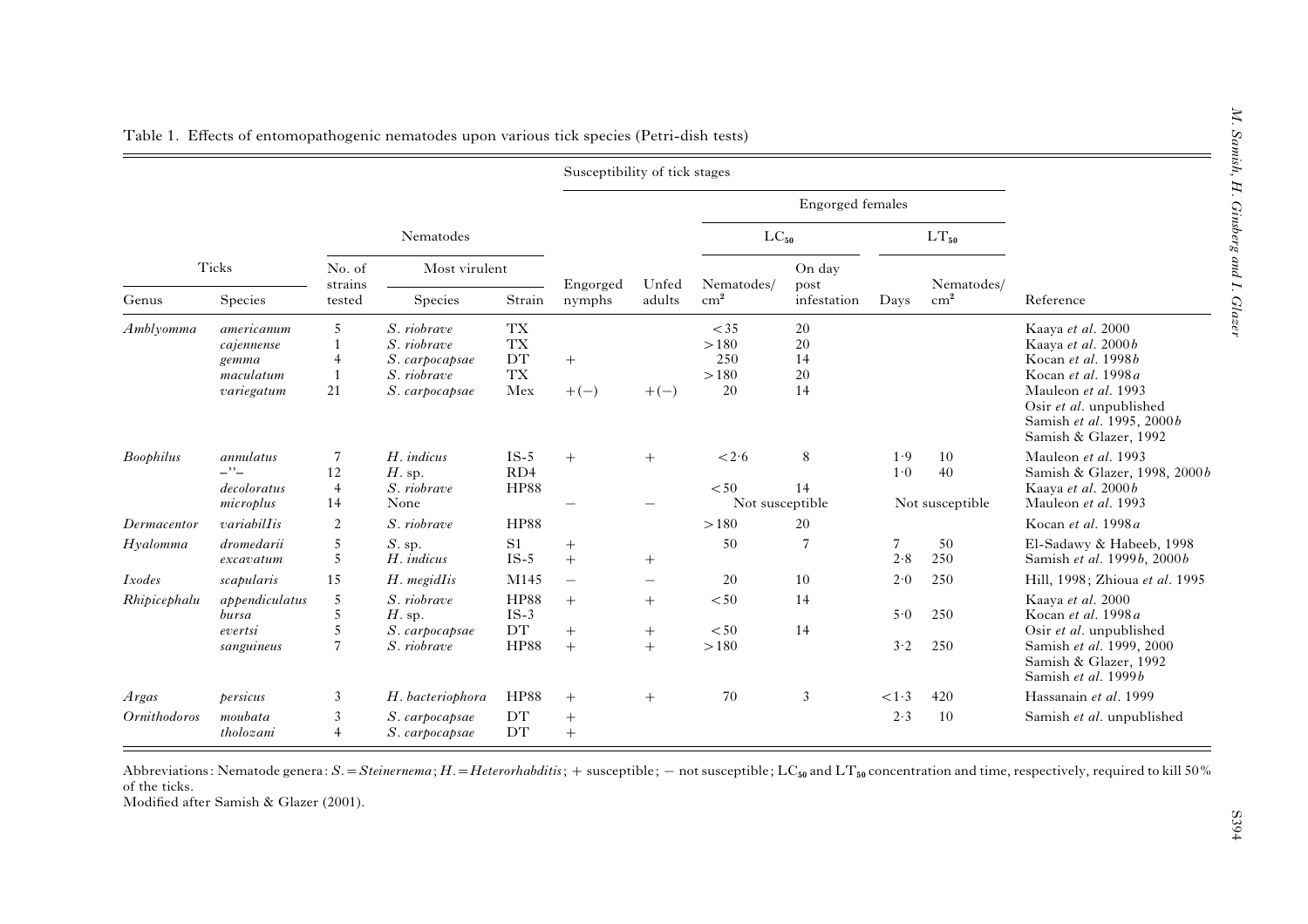female ticks were killed up to six times quicker  $(LT_{50})$ 1 d for R. bursa) than engorged ticks (6 d for R. bursa) (Samish et al.  $2000a, b$ ; Table 1). This may be connected to the strong anti-bacterial activity of the tick haemolymph (Ceraul et al. 2002).

The many strains of more than 25 nematode species from the families Heterorhabditdae and Steinernematidae display a wide range of characteristics, enabling them to adjust readily to the various different pests in different ecological niches. The 42 nematode strains tested for anti-tick activity showed varying degrees of virulence (Table 1). In laboratory tests, heterorhabditid nematodes were generally more virulent to ticks than steinernematids (Mauleon et al. 1993; El-Sadawy & Habeeb, 1998; Hill, 1998; Hassanain et al. 1999; Glazer et al. 2001). Nematode strains virulent to one tick stage of one species were found, in most cases, to be also highly virulent to other tick species and stages (El-Sadawy & Habeeb, 1998; Hassanian et al. 1999; Samish et al. 1999a, b).

Field trials. The virulence of nematode strains to ticks as measured in Petri dish tests in the laboratory often differs considerably from that measured in field trials when the nematodes are sprayed on soil. The difference could result from the specific behaviour of each nematode strain in the soil environment, e.g. how deep in the soil they prefer to live, how they react to UV irradiation, low moisture or other factors.

Among nine strains of three nematode species tested against B. annulatus ticks on soil, under simulated field conditions, the commercial Steinernema carpocapsae Mexican strain was the most effective: a nematode dosage of 50/cm<sup>2</sup> of this strain killed 100% of the engorged females with a  $LT_{50}$  of less than 5 days (Samish et al. 1999a).

Environmental conditions strongly influence the pathogenicity of nematodes to ticks. Soils with a high silt concentration or with more than  $25\%$  (v/v) manure were found to reduce the anti-tick activity of EPNs relative to that measured on clean sandy soil (Samish et al. 1998, 1999a). The anti-tick activity of EPN strains also varied with temperature (Zhioua et al. 1995): the optimal activity for most strains was 25–28  $\degree$ C, although some displayed far wider ranges of activity (e.g.  $18-34$  °C; unpublished observations). EPNs sprayed on humid sandy soil 3 days before ticks were added killed 100% of the ticks, whereas EPNs sprayed on soil containing  $25\%$  (v/v) cattle manure resulted in 45% mortality, and on soil containing 40–50% silt only 25% mortality (unpublished observations). EPNs sprayed on soil covered with leaf litter or grass were highly efficient in killing ticks compared with those sprayed on uncovered soil. Shading the soil with nets (10–90% shade) and irrigating it twice a day increased tick mortality from nematode attack in comparison with that on unshaded soil or on plots irrigated only once every 2 days (Zangi, 2003).

Nematodes are potentially useful tools for tick control because: (1) engorged ticks are susceptible to some EPNs and also reside in locations that are preferred by many nematode strains; (2) immobile ticks attract mobile nematodes; and (3) spraying or irrigation can be easily used to apply nematodes to a tick habitat. However, the use of nematodes may be limited to defined ecological niches because their pathogenicity is reduced by low humidity or temperature, high concentrations of manure or silt, and by differences in the susceptibility among the various tick stages and species. The wide genetic variation found among the many nematode strains, and presumably in strains yet to be found, means that genetic manipulation of nematodes could increase the range of ecological conditions in which they could be successfully applied against ticks. The development of improved formulations is also important. Finally, in-depth studies are needed to elucidate the interactions between nematodes and ticks under field conditions.

### PARASITOIDS

Most parasitoids used in the biological control of insect pests of plants belong to the order Hymenoptera. This is the dominant order among entomophagous insects, both numerically and in regard to their successful use in biological control. Over two-thirds of the cases of successful biological control of pest species have been achieved with hymenopteran parasites (De Bach & Rosen, 1991).

Only a few species of hymenopteran parasites are known to affect ticks. L. O. Howard first described two species of chalcidoid wasps collected from ticks in Texas (Howard, 1907, 1908). These are now both included in the genus Ixodiphagus of the family Encyrtidae, which includes seven species, all tick parasites (Trjapitzin, 1985; Davis, 1986; Mwangi et al. 1997).

The most widespread species is *I. hookeri* (synonyms, Hunterellus hookeri, I. caucurtei; see Gahan, 1934; Trjapitzin, 1985) which has been recorded from Asia, Africa, North America and Europe (Hu, Hyland & Mather, 1993). Other species have been reported from these continents and also from Australia (Oliver, 1964; Doube & Heath, 1975; Graf, 1979; Mwangi & Kaaya, 1997). Collection of I. theileri from a specimen of the tick  $H$ . rufipes that was attached to a migrating bird in Egypt (Kaiser & Hoogstraal, 1958) suggests a possible mode of longdistance transport for these wasps. Most species of Ixodiphagus are host-generalists, which have been collected from a variety of hard tick species (Oliver, 1964), and in at least one case  $(I.$  mysorensis) from soft ticks (Ornithodoros sp.) (Mani, 1941). Nevertheless, some degree of host preference has been reported (Bowman, Logan & Hair, 1986). I. hookeri uses tick odour cues to find hosts (Takasu et al. 2003).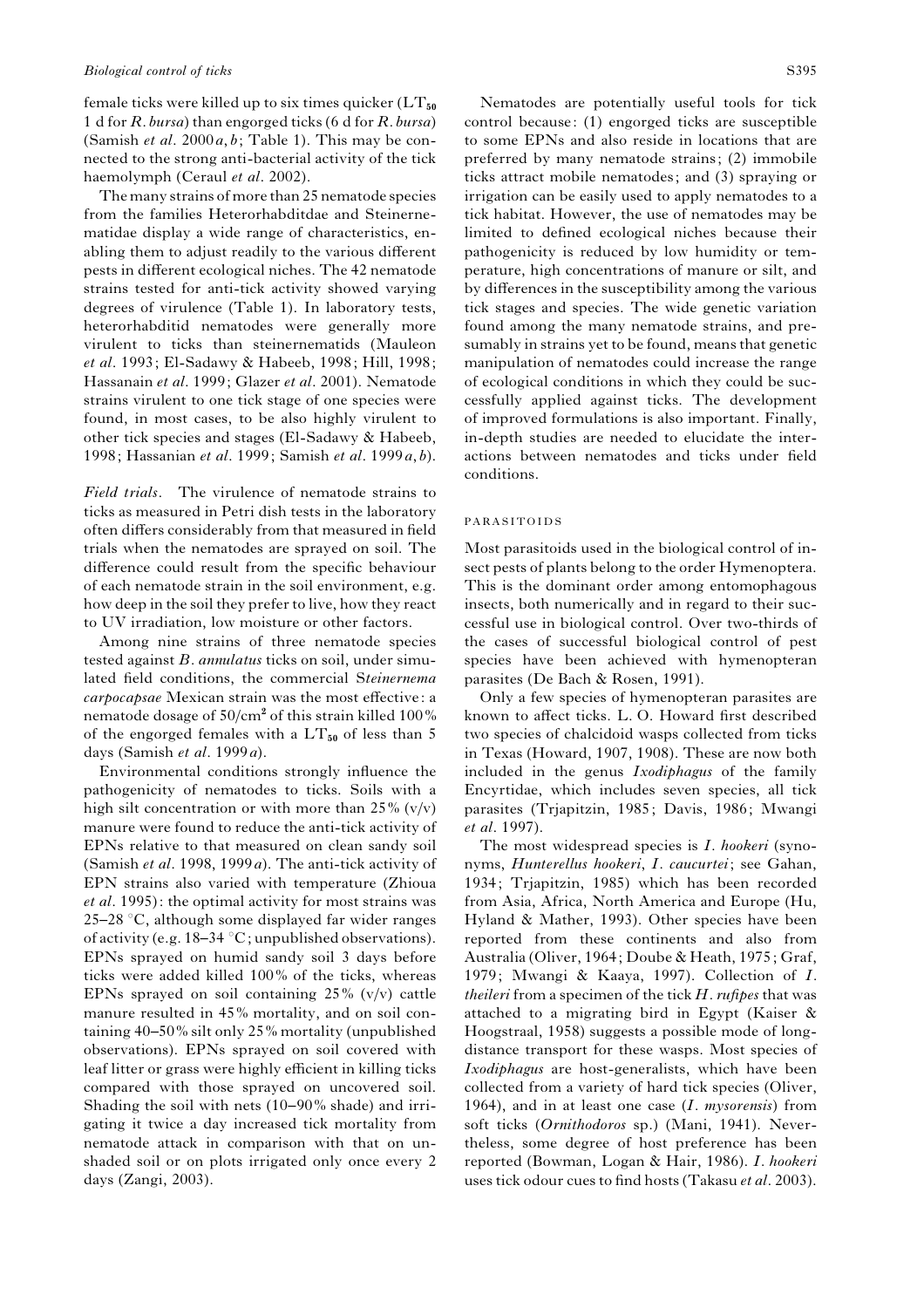Nymphal ticks were parasitized while they were engorging on vertebrates (Smith & Cole, 1943), and parasitoid egg development was found to be associated with ingestion of blood by its host tick (Hu & Hyland, 1998).

The only species that has been released for biological control of ticks is I. hookeri. Larrousse et al. (1928) released I. hookeri (propagated from wasps originally collected in France) on Naushon Island off the coast of Cape Cod, Massachusetts, USA, in 1926. The parasites were released as adults, in parasitized I. scapularis nymphs, and on mice (with parasitized nymphs attached). Infected nymphs of the target species, Dermacentor variabilis, were collected the following summer, which suggests that the parasite overwintered successfully. The ticks were less common the year after the parasite was released, but both D. variabilis and I. scapularis remained common at the site 12 years later, even though the parasite was still present (Cobb, 1942). Smith & Cole (1943) released about 90 000 female I. hookeri at two sites on Martha's Vineyard, Massachusetts, but found no evidence of parasite persistence or of tick control. Mwangi et al. (1997) released about 150 000 specimens of *I. hookeri* over a 1 year period to control Amblyomma variegatum on a field with 10 infested cattle in Kenya. They reported a reduction in tick numbers from 44 to 2 ticks per animal, suggesting that inundative releases can provide tick control at individual sites.

One possible explanation for this pattern can be surmised from recent surveys for I. hookeri in southern New England and New York (USA). This species is present on Naushon Island (MA), Prudence Island (RI), Bridgeport and Bluff Point Coastal Preserve in Groton (CT) and on Shelter Island and Fire Island (NY), all sites with extremely dense populations of the tick I. scapularis. However, the wasp is rare or absent at nearby sites with fewer ticks (Hu et al. 1993; Stafford, Denicola & Magnarelli, 1996; Ginsberg & Zhioua, 1999). Furthermore, sharp and sustained reductions in deer populations that lowered tick numbers at sites in Connecticut (USA) resulted in sharply lowered rates of I. hookeri parasitism as well (Stafford *et al.* 2003). Thus, it appears that  $I.$  hookeri requires high tick densities to persist in the northeastern US and is not likely to provide tick control under natural conditions. Nevertheless, inundative releases to control ticks in limited areas (e.g. farms, recreation areas) are still potentially feasible (Mwangi et al. 1997). Furthermore, Knipling & Steelman (2000) argued, on the basis of a simple theoretical and economic analysis, that parasitoids have a high potential as biocontrol agents for I. scapularis. They pointed out that a successful application would require a substantial research effort on parasitoid taxonomy, ecology and behaviour, and an inexpensive production system would be needed (e.g. artificial media for cultivating parasitoids) to

produce large numbers of parasites for release. I. hookeri can be reared in large numbers in the laboratory at a modest cost in countries with low price labour (Mwangi & Kaaya, 1997), but the need to maintain large numbers of ticks and vertebrate hosts could be problematical for commercial production. If additional research confirms the efficacy of parasite release for tick control on individual farms or over broader areas, then improved parasite production methods would have to be developed.

Interestingly, Mather, Piesman & Spielman (1987) found that the  $I.$  scapularis parasitized by  $I.$  hookeri on Naushon Island did not carry the pathogen Borrelia burgdorferi (causative agent of Lyme borreliosis) and rarely carried Babesia microti (agent of human babesiosis), even though these pathogens were common in uninfected ticks at that locale. Thus, wasp infestation might lower pathogen prevalence in ticks, even if it does not control tick numbers. However, the lack of infection in parasitized ticks might have resulted from preferential parasitization of ticks attached to white-tailed deer (Stafford et al. 1996; Hu & Hyland, 1997), a large, conspicuous host that is not a competent reservoir for either pathogen. Furthermore, pathogen-infected ticks are still abundant at many sites where these wasps are present, so wasp parasitism does not, by itself, control the risk of disease. Further study is needed to determine whether wasp infestation influences pathogen infection in ticks.

Ixodiphagus spp. parasitize only ticks, as far as is known. Therefore, non-target effects would presumably be minimal if these parasites were released for tick control. The likely susceptibility of these hymenopteran parasites to many agricultural insecticides would require careful coordination to avoid interference between pesticide applications and parasitoid releases. At present, the lack of efficacy in nature, insufficient information on the efficiency of inundative release and the unknown cost of a parasitoid control programme renders the use of this means for tick control in the near future unlikely.

### PREDATORS

Many tick bio-suppressors such as ants, beetles and many bird species are general predators that feed occasionally on ticks, therefore their populations do not depend on the sizes of the tick populations. General predators can sometimes affect the size of a tick population in nature, but manipulating their populations to reduce tick numbers would require large increases in the predator population, which could also cause large changes in populations of non-target species in natural areas (Symondson, Sunderland & Greenstone, 2002). Therefore, general tick bio-suppressors will not be covered in this chapter.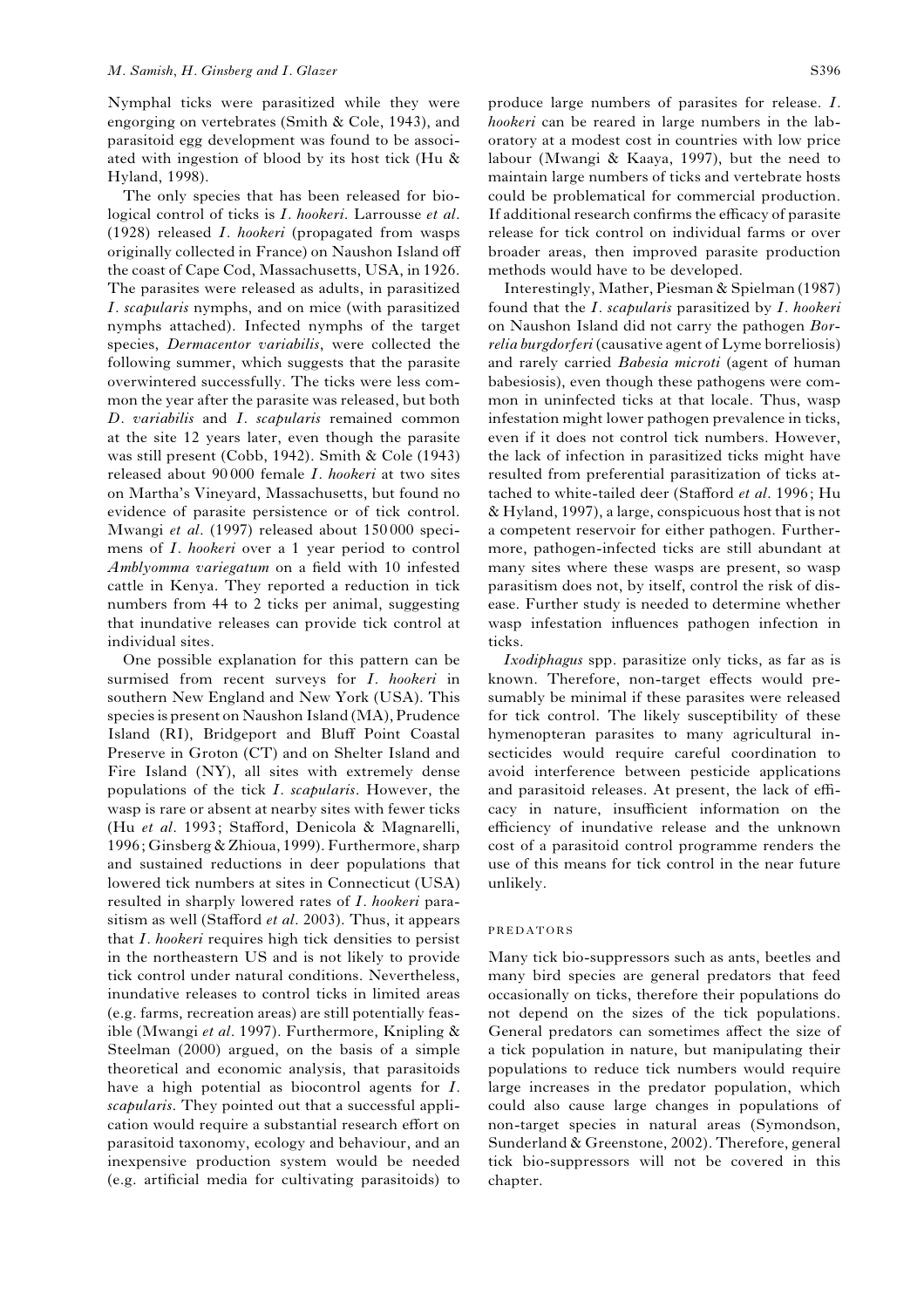### Avians

Some 50 bird species have been reported to eat ticks (Petrischeva & Zhmayeva, 1949; Mwangi et al. 1991a; Samuel & Welch, 1991; Petney & Kok, 1993; Verissimo, 1995; Samish & Rehacek, 1999). However, only a few species seem to feed specifically on ticks, and thus only a few would be expected to have a meaningful effect on tick populations.

Chickens. Chickens (Gallus gallus) confined with cattle in Africa were reported to ingest an average of 338 ticks per bird during 5. 5 h. Other experiments found that the birds ate from 9. 7 to 81 ticks per bird per hour of foraging. At high tick concentrations, an average of 69% of the ticks were consumed by chickens (Hassan et al. 1991; Hassan, Dipeolu & Munyinyi, 1992; Dreyer, Fourie & Kok, 1997). Chickens are neither tick-specific predators nor obligatory predators, therefore their consumption of ticks depends largely on alternative food availability and the density of the tick population. Thus, chickens are unlikely to reduce tick densities below a certain level. Nevertheless, chickens maintained in any case on small mixed farms can help to reduce tick populations at nearly no cost.

Oxpeckers. Buphagus africanus (the yellow-billed oxpecker, YBO) and B. erythrorhynchus (the redbilled oxpecker, RBO), both native to Africa, are the only birds known to feed specifically on ectoparasites, especially ticks. Oxpecker populations have decreased along with reductions in the numbers of game animals, increased use of bird-poisoning acaricides and possibly also decreased tick populations (Robertson & Jarvis, 2000; Van Someren, 1951; Stutterheim & Stutterheim, 1980; Stutterheim & Brooke, 1981). However, oxpecker reintroduction efforts, an increase in game animals and the introduction of safer acaricides appear to have resulted in increases in these bird populations during the last two decades.

Stomach contents of captured oxpeckers included 16 to 408 ticks per bird (Van Someren, 1951; Bezuidenhout & Stutterheim, 1980). The consumption by young RBOs of larval, nymphal and adult Boophilus ticks averaged 1176, 1549 and 1293, respectively, during 6–7 days of exposure to tick-infested cattle. This result was extrapolated to adult RBOs as the equivalent of 12 500 larval or 98 engorged B. decoloratus females. YBOs can consume about 10% more ticks than RBOs (Bezuidenhout & Stutterheim, 1980; Stutterheim, Bezuidenhout & Elliott, 1988).

Oxpeckers are visual predators, first plucking the engorged females, then searching large body areas and scissoring and eating the smaller tick stages. YBOs prefer foraging on buffaloes and white rhinos, whereas RBOs prefer other ungulate hosts. Oxpeckers prefer feeding on weak mammals and will

feed repeatedly on specific individuals within the same herd, with preference for the hosts with most ticks (Van Someren, 1951; Mooring & Mundy, 1996). Buphagus birds may also feed on skin, pieces of meat and blood of the mammalian host; thus they may enlarge wounds or even open partially healed wounds, although most publications suggest that such behaviour is quite rare (Bezuidenhout & Stutterheim, 1980; Stutterheim et al. 1988; Weeks, 1999). The YBO was found to be more aggressive than the RBO.

Several programmes have attempted to reintroduce oxpeckers artificially into areas from which they had previously disappeared (Davison, 1963; Couto, 1994; Grobler, 1976, 1979). Oxpeckers are difficult to propagate in captivity and reintroduction programmes were based on translocation of birds that were captured in the wild. When enough birds were translocated, the oxpeckers established themselves successfully, and calf mortality from tick burdens was reduced (Couto, 1994).

For a successful oxpecker introduction programme, a number of problems must be considered (Mundy & Cook, 1975; Couto, 1994; C. Foggin personal communication). The tick population should be monitored to assess the importance of the birds and the success of the introduction programme. A suitable location to capture the oxpeckers is needed (e.g. where they feed on tame calves) – mist nets can be used to capture the birds. Oxpeckers are social birds, therefore a minimum of 20 birds is recommended for translocation. It is important to overcome panic among cattle and game animals in the new location when they first encounter the oxpeckers. The new release area should have a suitable climate and should be at least 10 km away from areas treated with bird-poisoning anti-ectoparasitic compounds. Amitraz or pyrethroid-based dips do not seem to be harmful. The new area should include at least 500 head of game animals or of undipped domestic animals, grazing on at least 3000 ha.

Oxpeckers seem well suited to play an important role in IPM programmes for the control of ticks. However, their major value will be as only one part of a broader integrated programme, because substantial tick populations are known to remain in areas populated with oxpeckers (Masson & Norval, 1980; Norval & Lightfoot, 1982).

### CONCLUDING REMARKS

The development of anti-tick biological control agents (BCAs) is still in its infancy. Furthermore, the various steps required for commercialization of these products, including adaptation by companies (production, storage and delivery) and education of consumers (storage, application and evaluation of results), are still in the future. Nevertheless, we believe that the need to develop alternative control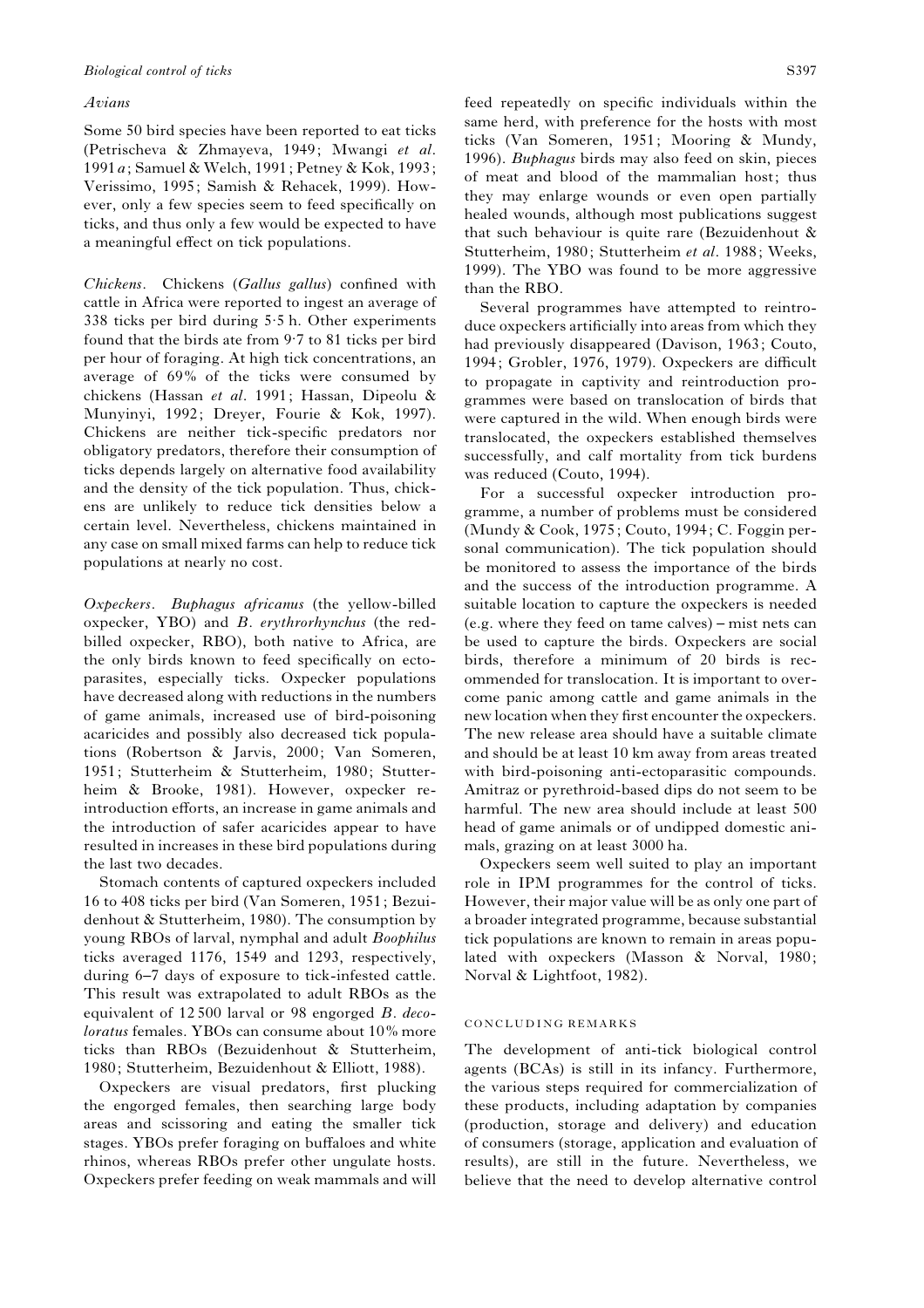methods, and the increasing, though still small, number of scientists working on anti-tick BCAs will yield useful results.

The fact that some BCAs and particular strains are far more specific in their selection of target pests than are acaricides (in some cases, specific to individual stages of a given tick species) and that many strains are effective only under specific ecological conditions, provide considerable advantages over pesticides, because harmful ecological effects are minimized. However, the specificity of some BCAs might require that numerous anti-tick BCAs be developed to deal with tick infestations in different environments.

Partial or total replacement of chemical acaricides with inundative use of tick pathogens and/or parasitoids would require considerable changes in the techniques of producers and suppliers. Products would probably need to be developed for specific small or medium-sized markets, including more pest-specific products with relatively short shelf lives, and quicker-reacting suppliers. The commercial success of such tailor-made control methods may require on-site instructors or even controllers, with the necessary specific knowledge (which may need to be far more comprehensive than that required to use pesticides). Furthermore, clients will have to accept the slower activity of BCAs compared with chemical controls. Commercial viability might vary, depending on the specific pest, the adaptability of BCAbased approaches, and the availability of other effective management techniques.

Biological control of plant pests, by means of parasitoids, predatory mites, viruses, B. thuringiensis, bugs, beetles, and others, has had several striking successes. These include the use of several enemies/ pathogens simultaneously or in a pre-determined order. However, only about 5% of all pest problems are treated with biological control methods (Van Dreisch & Bellows, 1996) and many problems have to be solved in order to increase their use (Wysoki, 1998). Relatively few studies have been performed on the existence of promising natural enemies of ticks, or on their use against ticks in most parts of the world. Collaboration between biocontrol experts who have experience in managing plant pests and tick experts could lead to valuable developments in tick biocontrol.

### ACKNOWLEDGEMENTS

We wish to thank to Dr Galina Gindin, Dr Amos Navon and Dr Manes Wysoki for their important critical comments on the manuscript and to Dr Monica Mazuz-Lleshcovich for her work in translating papers published in Portuguese.

### REFERENCES

ALEKSEEV, A. N., BURENKOVA, L. A., PODBORONOV, V. M. & CHUNIKHIN, S. P. (1995). Bacteriocidal qualities of ixodid tick (Acarina: Ixodidae) salivary cement plugs and their changes under the influence of a viral tick-borne pathogen. Journal of Medical Entomology 32, 578-582.

- ALFEEV, N. I. (1946). The utilisation of Hunterellus hookeri How. for the control of the tick, Ixodes ricinus L. and Ixodes persulcatus. Review of Applied Entomology B34, 108–109 (abstract).
- BARCI, L. A. G. (1997). Biological control of the cattle tick Boophilus microplus (Acari, Ixodidae) in Brazil. Arquivos Instuto Biologico, Sao Paulo 64, 95–101.
- BARRE, N., MAULEON, H., GARRIS, G. I. & KERMARREC, A. (1991). Predators of the tick Amblyomma variegatum (Acari: Ixodidae) in Guadeloupe, French West Indies. Experimental and Applied Acarology 12, 163–170.
- BENJAMIN, M. A., ZHIOUA, E. & OSTFELD, R. S. (2002). Laboratory and field evaluation of the entomopathogenic fungus Metarhizium anisopliae (Deuteromycetes) for controlling questing adult Ixodes scapularis (Acari: Ixodidae). Journal of Medical Entomology 39, 723–728.
- BEZUIDENHOUT, J. D. & STUTTERHEIM, C. J. (1980). A critical evaluation of the role played by the red-billed oxpecker Buphagus erythrorhychus in the biological control of ticks. Onderstepoort Journal of Veterinary Research 47, 51–75.
- BITTENCOURT, V. R. E. P. (2000). Trials to control South American ticks with entomopathogenic fungi. Annals of the New York Academy of Science 916, 555–558.
- BITTENCOURT, V. R. E. P., MASSARD, C. L. & LIMA, A. F. (1994 $a$ ). The action of *Metarhizium anisopliae*, at eggs and larvae of tick Boophilus microplus. Revisto da Universidade Rural Serie Ciencias da Vida 16, 41–47.
- BITTENCOURT, V. R. E. P., MASSARD, C. L. & LIMA, A. F. (1994b). The action of Metarhizium anisopliae, at free living stages of Boophilus microplus. Revista da Universidade Rural Serie Ciencias da Vida 16, 49–55.
- BITTENCOURT, V. R. E. P., SOUZA, E. J., PERALVA, S. L. F. S. & REIS, R. C. S. (1999). Efficacy of the fungus Metarhizium anisopliae (Metschnikoff, 1887) Sorokin,1883 in field test with bovines naturally infested with the tick Boophilus microplus (Canestrini, 1887) (Acari: Ixodidae). Revista Brasileiro de Medicina Veterinaria 21, 78–81.
- BOICHEV, D. & RIZVANOV, K. (1960). Relation of Botrytis cinerea Pers. to ixodid ticks. Zoologicheskii Zhurnal Akademija Nauk USSR 39, 462.
- BOWMAN, J. L., LOGAN, T. M. & HAIR, J. A. (1986). Host suitability of *Ixodiphagus texanus* Howard on five species of hard ticks. Journal of Agricultural Entomology 3, 1–9.
- BROWN, R. S., REICHELDERFER, C. F. & ANDERSON, W. R. (1970). An endemic disease among laboratory populations of *Dermacentor andersoni*  $(=D.$  venustus) (Acarina: Ixodidae). Journal of Invertebrate Pathology 16, 142–143.
- BRUM, J. G. W., FACCINI, J. L. H. & DO AMARAL, M. M. (1991a). Infection in engorged females of Boophilus microplus (Acari: Ixodidae). II. Histopathology and in vitro trials. Arquivos Brasileiro Medicina Vetrinaria Zootecnologia 43, 35–37.
- BRUM, J. G. W. & TEIXEIRA, M. O. (1992). Acaricidal activity of Cedea lapagei on engorged females of Boophilus microplus exposed to the environment. Arquivos Brasileiro de Medicina Veterinaria i Zoologia 44, 543–544.
- BRUM, J. G. W., TEIXEIRA, M. O. & DA SILVA, E. G. (1991b). Infection in engorged females of Boophilus microplus (Acari: Ixodidae). I. Etiology and seasonal incidence.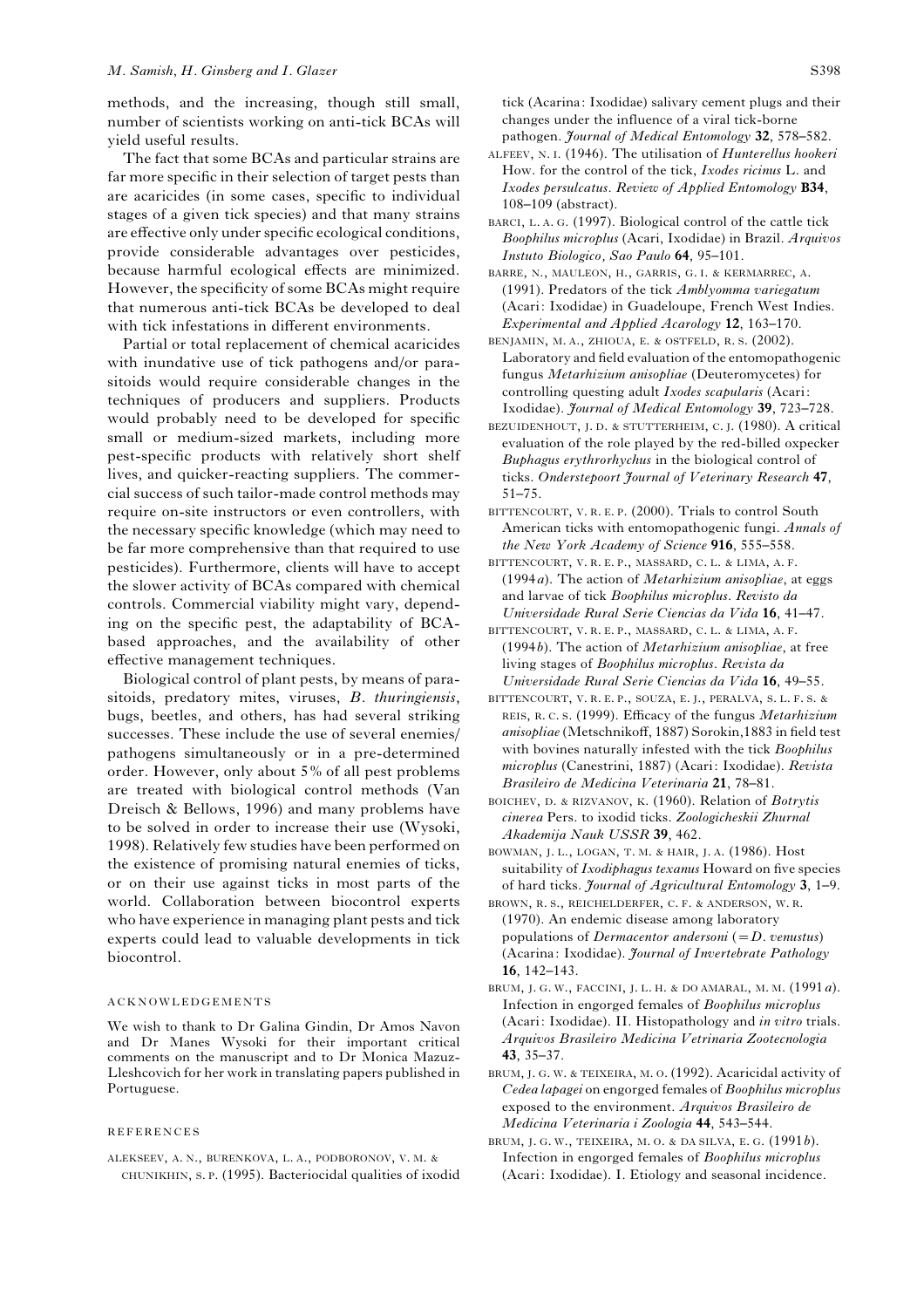Arquivos Brasileiro de Medicina Veterinaria i Zoologia 43, 25–30.

- BUTT, T. M., JACKSON, C. W. & MAGAN, N. (ed.) (2001). Fungi as Biocontrol Agents – Progress, Problems and Potential. Oxford, UK, CABI.
- CAMACHO, E. R., NAVARO, G., RODRIGUEZ, R. M. & MURILLO, E. Y. (1998). Effectiveness of Verticillium lecanii against the parasitic stage of the tick Boophilus microplus (Acari: Metastigmata: Ixodidae). Revista Colombiana Entomologia 24, 67–69.
- CASTINEIRAS, A., JIMENO, G., LOPEZ, M. & SOSA, L. M. (1987). Effect of Beauveria bassiana, Metarhizium anisopliae (Fungi, Imperfecti) and Pheidole megacephala (Hymenopthera, Formicidae) on eggs of Boophilus microplus (Acarina: Ixodidae). Revista Salud Animal 9, 288–293.
- CASTRO, A. B. A., BITTENCOURT, V. R. E. P., DAEMON, E. & VIEGAS, E. C. (1997). Efficacy of the fungus Metarhizium anisopliae (isolate 959) on the tick Boophilus microplus in a stall test. Revista Universidade Rural, Serie Ciencias da Vida 19, 73–82.
- CERAUL, S. M., SONENSHINE, D. E. & HYNES, W. L. (2002). Resistance of the tick Dermacentor variabilis (Acari: Ixodidae) following challenge with the bacterium Escherichi coli (Enterobacteriales: Enterobacteriaceae). Journal of Medical Entomology 39, 376–383.
- CHANDLER, D., DAVIDSON, G., PELL, J. K., BALL, B. V., SHAW, K. & SUNDERLAND, K. D. (2000). Fungal biocontrol of Acari. Biocontrol Science and Technology 10, 357–384.
- CHEREPANOVA, N. P. (1964). Fungi which are found on ticks. Botanicheskii Zhurnal 49, 696–699.
- COBB, S. (1942). Tick parasites on Cape Cod. Science 95, 503.
- COLE, M. M. (1965). Biological control of ticks by the use of hymenopterous parasites – a review. World Health Organization Publication, WHO/ebl/43.65, 1–12.
- COOLEY, R. A. & KOHLS, G. M. (1934). A summary on tick parasites. Proceedings of the 5th Pacific Science Congress, Canada 1933. The University of Toronto Press 5, 3375–3381.
- COPPING, L. G. (2001). The Bio-Pesticide Manual (2nd edition). British Crop Protection Council Publication, Surrey.
- CORREIA, A. C. B., FIORIN, A. C., MONTEIRO, A. C. & VERISSIMO C. J. (1998). Effects of Metarhizium anisopliae on the tick Boophilus microplus (Acari: Ixodidae) in stabled cattle. Journal of Invertebrate Pathology 71, 189–191.
- COUTO, J. T. (1994). Operation oxpecker. The Farmers December, pp. 10–11.
- DA COSTA, G. L., SARQUIS, M. I. M., DE MORAES, A. M. L. & BITTENCOURT, V. R. E. P. (2001). Isolation of Beauveria bassiana and Metarhizium anisopliae var anisopliae from Boophilus microplus tick (Canestrini, 1887), in Rio de Janeiro State, Brazil. Micropathologia 154, 207–209.
- DAVIS, A. J. (1986). Bibliography of the Ixodiphagini (Hymenoptera, Chalcidoidea, Encyrtidae), parasites of ticks (Acari, Ixodidae), with notes on their biology. Tijdschrift voor Entomologie 129, 181–190.
- DAVISON, E. (1963). Introduction of oxpeckers (Buphagus africanus and B. erythrorhynus) into McIlwaine National Park. Ostrich 34, 172–173.
- DE BACH, P. & ROSEN, D. (1991). Biological Control by Natural Enemies, 2nd Edn. New York, Cambridge University Press.
- DOUBE, B. M. & HEATH, A. C. G. (1975). Observations on the biology and seasonal abundance of an encyrtid wasp, a parasite of ticks in Queensland. Journal of Medical Entomology 12, 443–447.
- DREYER, K., FOURIE, L. J. & KOK, D. J. (1997). Predation of livestock ticks by chickens as a tick-control method in a resource-poor urban environment. Ondersterpoort Journal of Veterinary Research 64, 273–276.
- DUBOIS, N. R. & DEAN, D. H. (1995). Synergism between CryIA insecticidal crystal proteins and spores of Bacillus thuringiensis, other bacterial spores, and vegetative cells against Lymantria dispar (Lepidoptera: Lymanntridae) larvae. Environmental Entomology 24, 1741–1747.
- EL-SADAWY, H. A. E. & HABEEB, S. M. (1998). Testing some entomopathogenic nematodes for the biocontrol of Hyalomma dromedrii Koch (Acarina: Ixodidae). Journal of the Union of Arab Biologists, Cairo 10A, Zoology 1–11.
- ESTRADA PENA, A., GONZALEZ, J. & CASASOLAS, A. (1990). The activity of Aspergillus ochraceus (Fungi) on replete females of Rhipicephalus sanguineus (Acari: Ixodidae) in natural and experimental conditions. Folia Parasitologica 37, 331–336.
- FLEXNER, J. L. & BELNAVIS, D. L. (2000). Microbial insecticides. In Biological and Biotechnological Control of Insect Pests (ed. Rechcigl, J. E. & Rechcigl, N. A.), pp. 35–62. Boca Raton, Florida, USA, Lewis Publishers.
- GAHAN, A. B. (1934). On the identities of chalcidoid tick parasites (Hymenoptera). Washington Entomological Society Proceedings 36, 87–88.
- GAUGLER, R. (ed.) (2002). Entomopathogenic Nematology. Oxford, UK, CABI.
- GEORGIS, R. & MANWEILER, S. A. (1994). Entomopathogenic nematodes: a developing biological control technology. Agricultural Zoological Review 6, 63–94.
- GILL, S. S., COWLES, E. A. & PIETRANTONIO, P. V. (1992). The mode of action of Bacillus thuringiensis endotoxins. Annual Review of Entomology 37, 615–636.
- GINDIN, G., SAMISH, M., ALEKSEEV, E. & GLAZER, I. (2001). The susceptibility of Boophilus annulatus (Ixodidae) ticks to entomopathogenic fungi. Biocontrol Science and Technology 11, 111–118.
- GINDIN, G., SAMISH, M., ZANGI, G., MISHOUTCHENKO, A. & GLAZER, I. (2003). The susceptibility of different species and stages of ticks to entomopathogenic fungi. Experimental and Applied Acarology 28, 283–288.
- GINSBERG, H. S., LEBRUN, R. A., HEYER, K. & ZHIOUA, E. (2002). Potential nontarget effects of Metarhizium anisopliae (Deuteromycetes) used for biological control of ticks (Acari: Ixodidae). Environmental Entomology 31, 1191–1196.
- GINSBERG, H. S. & ZHIOUA, E. (1999). Influence of deer abundance on the abundance of questing adult Ixodes scapularis (Acari: Ixodidae). Journal of Medical Entomology 36, 376–381.
- GLAZER, I. (2001). Survival biology. In Entomopathogenic Nematology (ed. Gaugler, R.), pp. 169–187. Oxford, UK, CABI.
- GLAZER, I., ALEKSEEV, E. & SAMISH, M. (2001). Factors affecting the virulence of entomopathogenic nematodes to engorged female Boophilus annulatus. Journal of Parasitology 87, 808-812.
- GORSHKOVA, G. J. (1966). Reduction of fecundity of ixodid ticks females by fungal infection. Vestnik Leningradskogo Universiteta Seria Biologia 21, 13–16.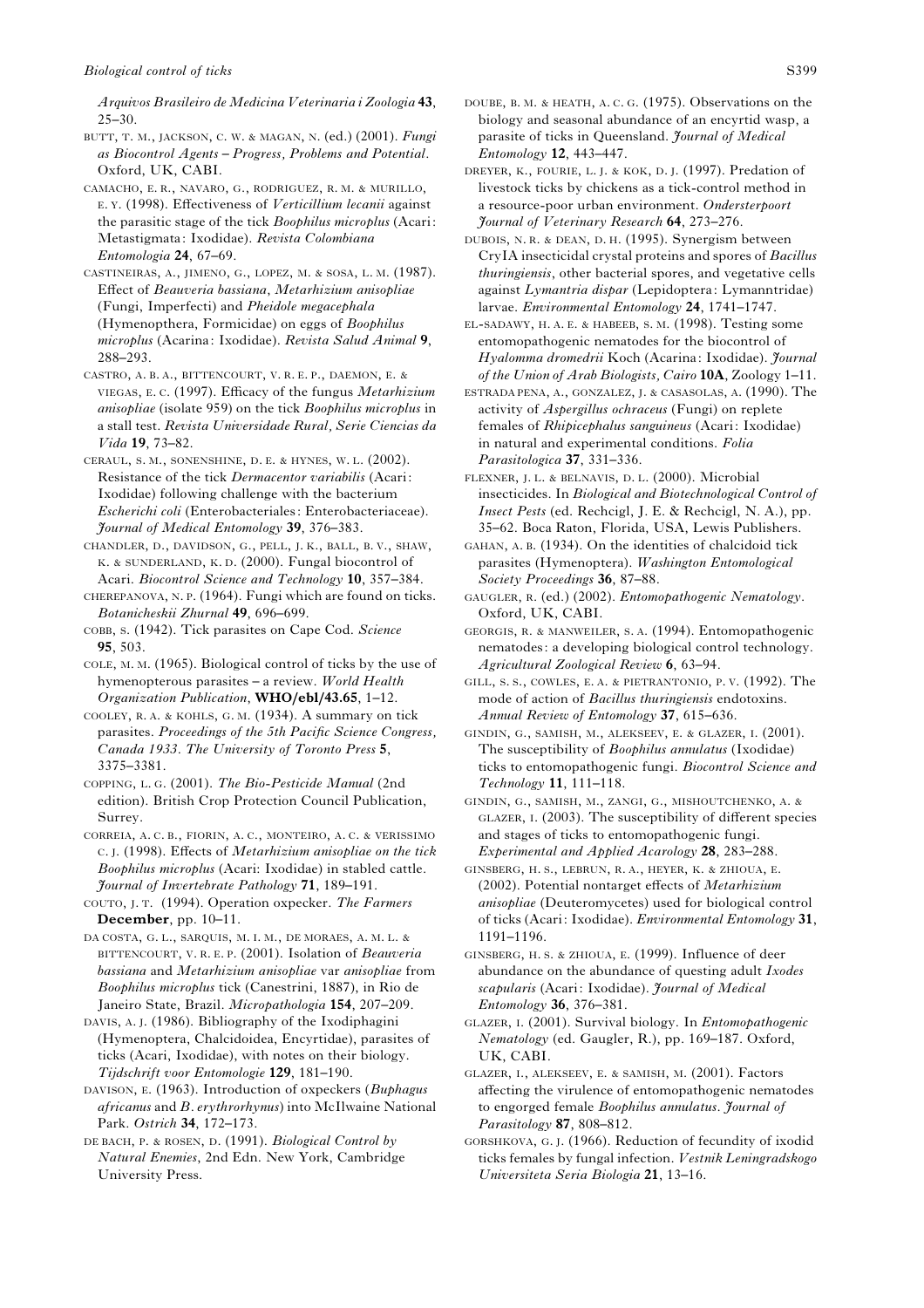GRAF, J. F. (1979). The biology of an encyrtid wasp parasitizing ticks on the Ivory Coast. In Recent Advances in Acarology, Volume I (ed. Rodriguez, J. G.), pp. 463–468. New York, Academic Press.

GROBLER, J. H. (1976). The introduction of oxpeckers into the Rhodes Matopos National Park. Honeyguide 87, 23–25.

GROBLER, J. H. (1979). The re-introduction of oxpeckers Buphagus africanus and B. erythrorhynchus to Rhodes Matopos National Park, Rhodesia. Biological Conservation 15, 151–158.

GUANGFU, T. (1984). Experiment of infection and killing of Hyalomma detritum with fungi. Journal of Veterinary Sciences (China) 7, 11–13.

GUERRA, R. M. S. N. C., TEIXEIRA FILHO, W. L., COSTA, G. L. & BITTENCOURT, V. R. E. P. (2001). Fungus isolated from Rhipicephabus sanguineus (Acari: Ixodidae), Cochliomya macellaria (Diptera: Muscidae) and Musca domestica (Diptera: Muscidea), naturally infected on Seropedica, Rio de Janeiro. Ciencia Animal 11, 133–136.

HAJEK, A. E. & ST. LEGER, R. J. (1994). Interaction between fungal pathogens and insect hosts. Annual Review of Entomology 39, 293–322.

HASSAN, S. M., DIPEOLU, O. O., AMOO, A. O. & ODHIAMBO, T. R. (1991). Predation on livestock ticks by chickens. Veterinary Parasitology 38, 199–204.

HASSAN, S. M., DIPEOLU, O. O. & MUNYINYI, D. M. (1992). Influence of exposure period and management methods on the effectiveness of chickens as predators of ticks infesting cattle. Veterinary Parasitology 43, 301–309.

HASSANAIN, M. A., DERBALA, A. A., ABDEL-BARRY, N. A., EL-SHERIF, M. A. & EL-SADAWY, H. A. E. (1999). Biological control of ticks (Argasidae) by entomopathogenic nematodes. Egyptian Journal of Biological Pest Control 7, 41–46.

HASSANAIN, M. A., EL GARHY, M. F., ABDEL-GHAFFAR, F. A., EL-SHARABY, A. & MEGEED, K. N. A. (1997). Biological control studies of soft and hard ticks in Egypt, I. The effect of Bacillus thuringiensis varieties on soft and hard ticks (Ixodidae). Parasitology Research 83, 209–213.

HENDRY, D. A. & RECHAV, Y. (1981). Acaricidal bacteria infecting laboratory colonies of the tick Boophilus decoloratus (Acarina: Ixodidae). Journal of Invertebrate Pathology 38, 149–151.

HILL, D. E. (1998). Entomopathogenic nematodes as control agents of developmental stages of the black-legged tick, Ixodes scapularis. Journal of Parasitology 84, 1124–1127.

HOOGSTRAAL, H. (1977). Pathogens of Acarina (ticks). In Pathogens of Medically Important Arthropods (ed. Roberts, D. W. & Strand, M. A.), pp. 337–342. No. 55. Geneva, WHO.

HOWARD, L. O. (1907). A chalcidid parasite of a tick. Entomological News 18, 375–378.

HOWARD, L. O. (1908). Another chalcidoid parasite of a tick. The Canadian Entomologist 40, 239–241.

HU, R. & HYLAND, K. E. (1997). Prevalence and seasonal activity of the wasp parasitoid, Ixodiphagus hookeri (Hymenoptera: Encyrtidae) in its tick host, Ixodes scapularis (Acari: Ixodidae). Systematic and Applied Acarology 2, 95–100.

HU, R. & HYLAND, K. E. (1998). Effects of the feeding process of Ixodes scapularis (Acari: Ixodidae) on embryonic development of its parasitoid, Ixodiphagus hookeri

(Hymenoptera: Encyrtidae). Journal of Medical Entomology 35, 1050–1053.

HU, R., HYLAND, K. E. & MATHER, T. N. (1993). Occurrence and distribution in Rhode Island of Hunterellus hookeri (Hymenoptera: Encyrtidae), a wasp parasitoid of Ixodes dammini. Journal of Medical Entomology 30, 277-280.

HU, R., HYLAND, K. E. & OLIVER, J. H. (1998). A review on the use of Ixodiphagus wasps (Hymedoptera: Encyrtidae) as natural enemies for the control of ticks (Acari: Ixodidae). Systematic and Applied Acarology 3, 19–28.

JENKINS, D. W. (1964). Pathogens, parasites and predators of medically important arthropods. Bulletin of the World Health Organization, Supplement No. 30. pp. 1–150.

JOHNS, R., SONENSHINE, D. E. & HYNES, W. L. (1998). Control of bacterial infections in the hard tick Dermacentor variabilis (Acari: Ixodidae): evidence for the existence of antimicrobial proteins in tick hemolymph. Journal of Medical Entomology 35, 458–464.

KAAYA, G. P. (2000). Laboratory and field evaluation of entomogenous fungi for tick control. Annals of the New York Academy of Science 916, 559-564.

KAAYA, G. P. (2003). Prospects for innovative methods of tick control in Africa. Insect Science and Application 23, 59–67.

KAAYA, G. P. & HASSAN, S. (2000). Entomogenous fungi as promising biopesticides for tick control. Experimental and Applied Acarology 24, 913–926.

KAAYA, G. P. & MWANGI, E. N. (1995). Control of livestock ticks in Africa: possibilities of biological control using the entomogenous fungi Beauveria bassiana and Metarhizium anisopliae. Proceedings and Abstracts, Krugers National Park, South Africa 1995, 5–16.

KAAYA, G. P., MWANGI, E. N. & OUNA, E. A. (1996). Prospects for biological control of livestock ticks, Rhipicephalus appendiculatus and Amblyomma variegatum, using the entomogenous fungi Beauveria bassiana and Metarhizium anisopliae. Journal of Invertebrate Pathology 67, 15–20.

KAAYA, G. P., SAMISH, M. & GLAZER, I. (2000). Laboratory evaluation of pathogenicity of entomopathogenic nematodes to African tick species. Annals of the New York Academy of Science 916, 303-308.

KAISER, M. N. & HOOGSTRAAL, H. (1958). Hunterellus theileri Fiedler (Encyrtidae, Chalcidoidea) parasitizing an African Hyalomma tick on a migrant bird in Egypt. Journal of Parasitology 44, 392.

KALSBEEK, V., FRANDSEN, F. & STEENBERG, T. (1995). Entomopathogenic fungi associated with Ixodes ricinus ticks. Experimental and Applied Acarology 19, 45–51.

KNIPLING, E. F. & STEELMAN, C. D. (2000). Feasibility of controlling Ixodes scapularis ticks (Acari: Ixodidae), the vector of Lyme Disease, by parasitoid augmentation. Journal of Medical Entomology 37, 645–652.

KNULLE, W. & RUDOLPH, D. (1982). Humidity relationships and water balance of ticks. In Physiology of Ticks (ed. Obenchain, F. D. & Galun, R.), pp. 43–70. Oxford, Pergamon Press.

KOCAN, K. M., BLOUIN, E. F., PIDHERNEY, M. S., CLAYPOOL, P. L., SAMISH, M. & GLAZER, I. (1998a). Entomopathogenic nematodes as a potential biological control method for ticks. Annals of the New York Academy of Science 849, 355–356.

KOCAN, K. M., PIDHERNEY, M. S., BLOUIN, E. F., CLAYPOOL, P. L., SAMISH, M. & GLAZER, I. (1998b). Interaction of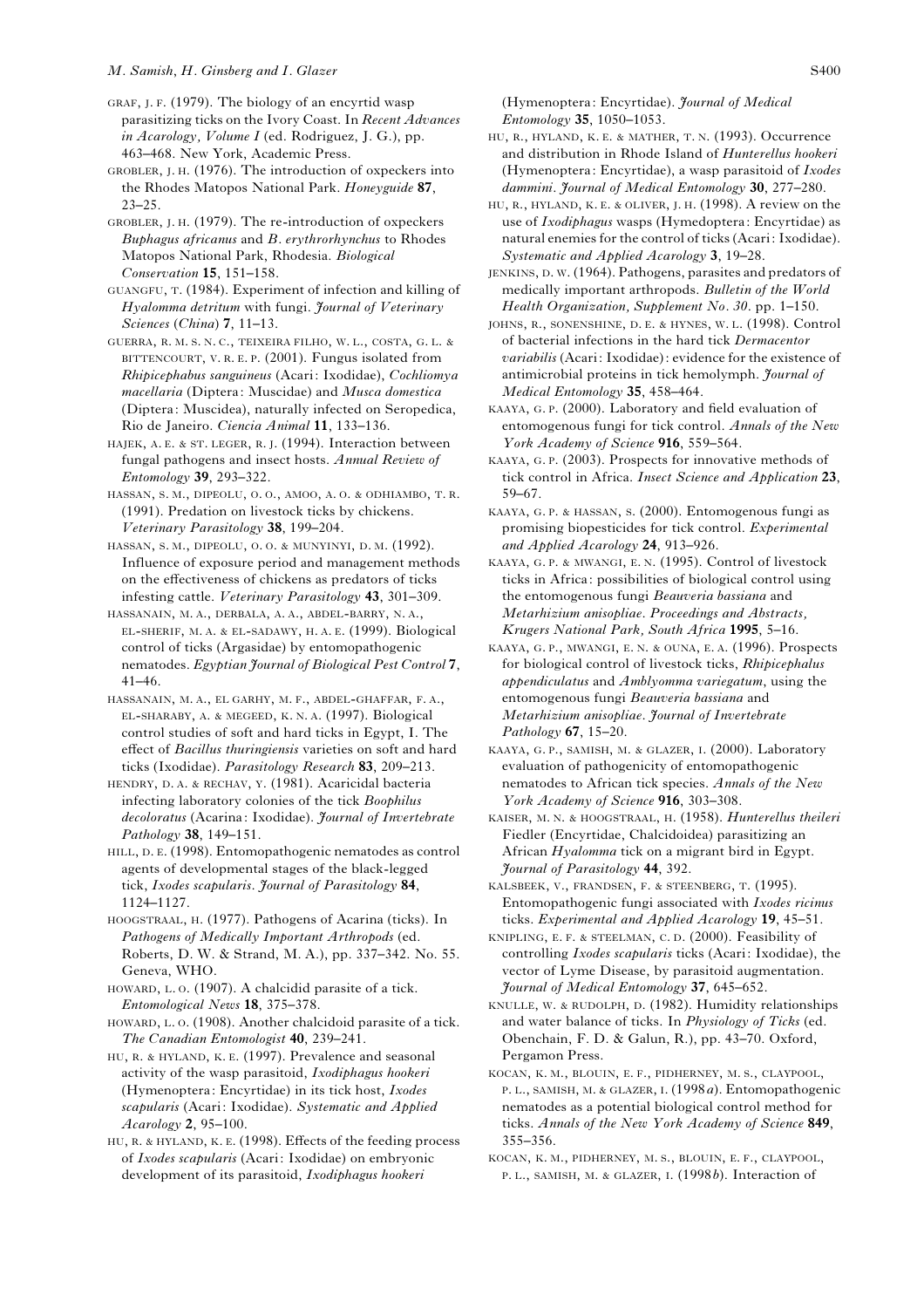### Biological control of ticks S401

entomopathogenic nematodes (Steinernematidae) with selected species of ixodid ticks (Acari: Ixodidae). Journal of Medical Entomology 35, 514–520.

- KOK, O. B. & PETNEY, T. N. (1993). Small and medium sized, mammals as predators of ticks (Ixodoidea) in South
- Africa. Experimental and Applied Acarology 17, 733–740. KOLOMYETZ, U. S. (1950). Aspergilus fumigatus as a parasite of ticks. Priroda 39, 64–65.

KRYLOV, B. (1972). Some problems in the study of fungal diseases of the bed bugs Cimex lectularius and ticks Argas persicus. Microbiol met borby s ectoparazit ptic Frunze, Ilim, 53–55.

- LARROUSSE, F., KING, A. G. & WOLBACH, S. B. (1928). The overwintering in Massachusetts of Ixodiohagus caucurtei. Science 67, 351–353.
- LIPA, J. J. (1971). Microbial control of mites and ticks. In Microbial Control of Insects and Mites (ed. Burges, H. D. & Hussey, N. W.), pp. 357–373. London, New York, Academic Press.
- MANI, M. S. (1941). Studies on Indian parasitic Hymenoptera. I. Indian Journal of Entomology 3, 25-36.

MARTIN, P. A. W. & SCHMIDTMANN, E. T. (1998). Isolation of aerobic microbes from Ixodes scapularis (Acari: Ixodidae), the vector of Lyme disease in the eastern United States. Journal of Economic Entomology 91, 864–868.

MASSON, C. A. & NORVAL, R. A. I. (1980). The ticks of Zimbabwe. I. The genus Boophilus. Zimbabwe Veterinary Journal 11, 36–43.

MATHER, T. N., PIESMAN, J. & SPIELMAN, A. (1987). Absence of spirochaetes (Borrelia burgdorferi) and piroplasms (Babesia microti) in deer ticks (Ixodes dammini) parasitized by chalcid wasps (Hunterellus hookeri). Medical and Veterinary Entomology 1, 3–8.

MAULEON, H., BARRE, N. & PANOMA, S. (1993). Pathogenicity of 17 isolates of entomophagous nematodes (Steinernematidae and Heterorhabditidae) for the ticks Amblyomma variegatum (Fabricius), Boophilus microplus (Canestrini) and Boophilus annulatus (Say). Experimental and Applied Acarology 17, 831–838.

MONTEIRO, S. G. M., BITTENCOURT, V. R. E. P., DAEMON, E. & FACCINI, J. L. H. (1998a). Effect of the entomopathogenic fungi Metarhizium anisopliae and Beauveria bassiana on eggs of Rhipicephalus sanguineus (Acari: Ixodidae). Ciencia Rural, Santa Maria 28, 461–466.

MONTEIRO, S. G. M., BITTENCOURT, V. R. E. P., DAEMON, E. & FACCINI, J. L. H. (1998b). Pathogenicity under laboratory conditions of the fungi Beauveria bassiana and Metarhizium anisopliae on larvae of the tick Rhipicephalus sanguineus (Acari: Ixodidae). Revista Brasileira de Parasitologia Veterinaria 7, 113–116.

MOORING, M. S. & MUNDY, P. J. (1996). Factors influencing host selection by Yellow-billed oxpeckers at Matoba national park, Zimbabwe. African Journal of Ecology 34, 177–188.

MUNDY, P. J. & COOK, A. W. (1975). Observation of the yellow-billed oxpecker Buphagus africanus in northern Nigeria. Ibis 117, 504–506.

MWANGI, E. N. (1991). The role of predators, parasitoids and pathogens in regulating natural populations of the non-parasitic stages of Rhipicephalus appendiculatus, Neumann and other livestock ticks, and related aspects of the tick's ecology. PhD thesis. Kenyatta University, Nairobi, Kenya.

MWANGI, E. N., DIPEOLU, O. O., NEWSON, R. M., KAAYA, G. P. & HASSAN, S. M. (1991a). Predators, parasitoids and pathogens of ticks: a review. Biocontrol Science and Technology 1, 147–156.

MWANGI, E. N., HASSAN, S. M., KAAYA, G. P. & ESSUMAN, S. (1997). The impact of  $Ixodiphagus$  hookeri, a tick parasitoid, on Amblyomma variegatum (Acari: Ixodidae) in a field trial in Kenya. Experimental and Applied Acarology 21, 117–126.

MWANGI, E. N. & KAAYA, G. P. (1997). Prospects of using tick parasitoids (Insecta) for tick management in Africa. International Journal of Acarology 23, 215–219.

MWANGI, E. N., KAAYA, G. P. & ESSUMEN, S. (1995). Experimental infections of the tick Rhipicephalus appendiculatus with entomopathogenic fungi, Beauveria bassiana and Metarhizium anisopliae, and natural infections of some ticks with bacteria and fungi. Journal African Zoology 109, 151–160.

MWANGI, E. N., NEWSON, R. M. & KAAYA, G. P. (1991b). Predation of free-living engorged female Rhipicephalus appendiculatus. Experimental and Applied Acarology 12, 153–162.

NAVON, A. (2000). Entomopathogenic bacteria: from laboratory to field application. In Bacillus thuringiensis Application in Agriculture (ed. Charles, J. F., Delecluse, A. & Nielsen-Le Roux, C.), pp. 455–365. Dordrecht, Kluwer Academic Publishers.

NODA, H., MUNDERLOH, U. G. & KURTTI, T. J. (1997). Endosymbionts of ticks and their relationship to Wolbachia spp. and tick-borne pathogens of humans and animals. Applied and Environmental Microbiology 63, 3926–3932.

NORVAL, R. A. I. & LIGHTFOOT, C. J. (1982). Tick problems in wildlife in Zimbabwe. Factors influencing the occurrence and abundance of Rhipicephalus appendiculatus. Zimbabwe Veterinary Journal 13, 11–20.

OLIVER, J. H. Jr. (1964). A wasp parasite of the possum tick, Ixodes tasmani, in Australia. The Pan-Pacific Entomologist 40, 227–230.

PAIAO, J. C. V., MONTEIRO, A. C. & KRONKA, S. N. (2001). Susceptibility of the cattle tick Boophilus microplus (Acari: Ixodidae) to isolates of the fungus Beauveria bassiana. World Journal of Microbiology and Biochemistry 17, 245–251.

PETNEY, T. N. & KOK, O. B. (1993). Birds as predators of ticks (Ixodoidea) in South Africa. Experimental and Applied Acarology 17, 393–403.

PETRISCHEVA, P. A. & ZHMAYEVA, Z. M. (1949). Natural enemies of field ticks. Zoologichesku Zhurnal 28, 479–481.

POINAR, G. O. Jr. (1973). Entomogenous Nematodes. A Manual and Host List of Insect-Nematode Associations. Leiden, Belgium, E.J. Brill.

RAMAMOORTHY, R. & SCHOLL-MEEKER, D. (2001). Borrelia burgdorferi proteins whose expression is similarly affected by culture temperature and pH. Infection and Immunity 69, 2739–2742.

REIS, R. C. S., MELO, D. R., SOUZA, E. J. & BITTENCOURT, V. R. E. P. (2001). In vitro action of the fungi Beauveria bassiana Vuill and Metarhizium anisopbiae Sorok on nymphs and adults of Amblyomma cajenense (Acari: Ixodidae). Arquivos Brasileiro de Medicina Veterinaria i Zootecnologia 53, 544–547.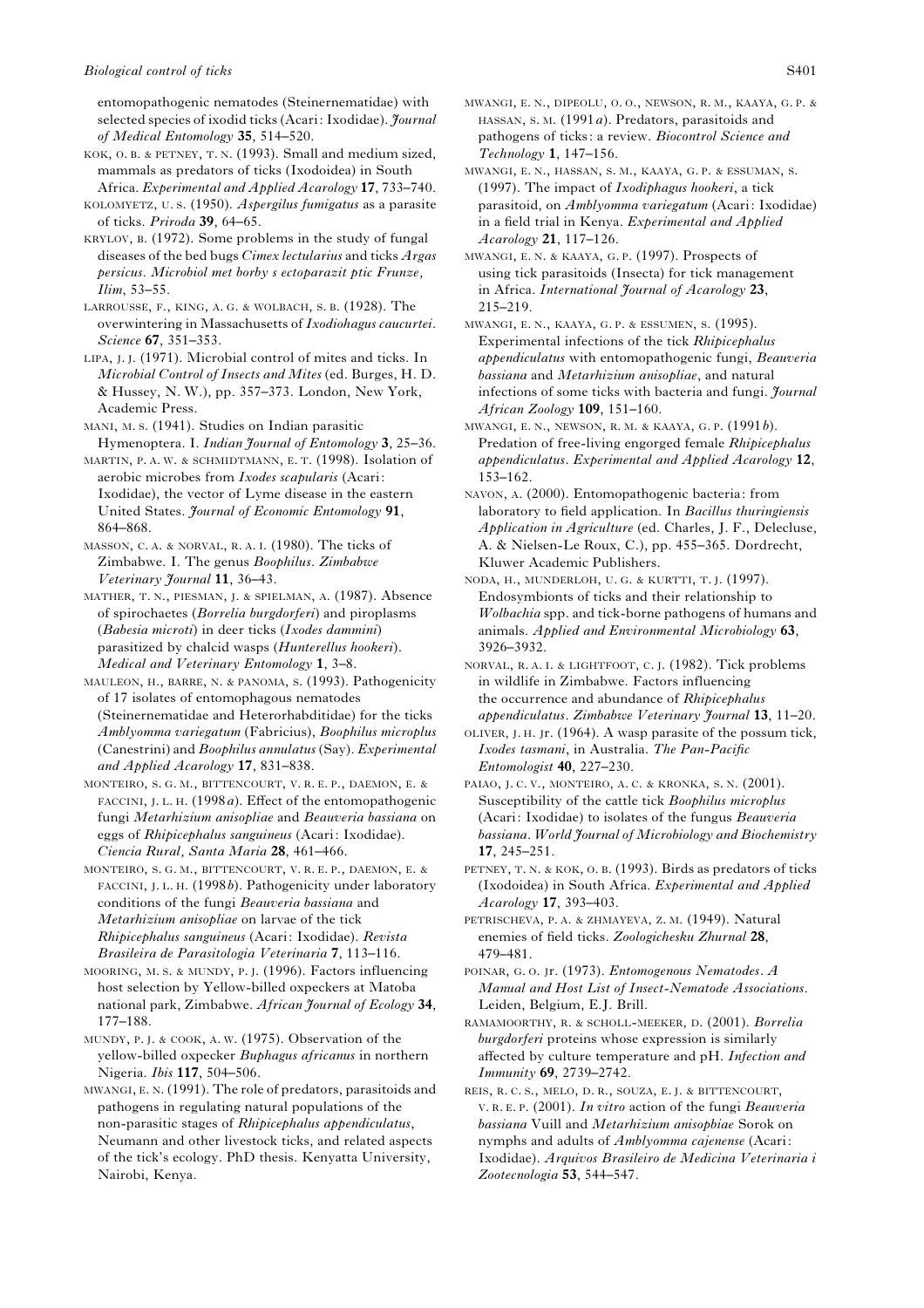ROBERTSON, A. & JARVIS, A. M. (2000). Oxpeckers in northeastern Namibia: recent population trends and the possible negative impacts of drought and fire. Biological Conservation 92, 241–247.

SAMISH, M. & ALEKSEEV, E. A. (2001). Arthropods as predators of ticks (Ixodoidea). Journal of Medical Entomology 38, 1–11.

SAMISH, M., ALEKSEEV, E. A. & GLAZER, I. (1995). The development of entomopathogenic nematodes in the tick B. annulatus. In The Second International Conference on Tick Borne Pathogens at the Host Vector Interface : A Global Perspective (ed. Coons, L. & Rothschild, M.), pp. 2–4. Krugel National Park, South Africa: Proceedings and Abstracts. S.I.: The conference, 1998.

SAMISH, M., ALEKSEEV, E. A. & GLAZER, I. (1998). The effect of soil composition on anti-tick activity of entomopathogenic nematodes. Annals of the New York Academy of Science 849, 402–403.

SAMISH, M., ALEKSEEV, E. A. & GLAZER, I. (1999a). Efficacy of entomopathogenic nematode strains against engorged Boophilus annulatus females (Acari: Ixodidae) under simulated field conditions. Journal of Medical Entomology 36, 727–732.

SAMISH, M., ALEKSEEV, E. A. & GLAZER, I. (1999b). Interaction between ticks (Acari: Ixodidae) and pathogenic nematodes (Nematoda): susceptibility of tick species at various developmental stages. Journal of Medical Entomology 36, 733–740.

SAMISH, M., ALEKSEEV, E. A. & GLAZER, I. (2000a). Biocontrol of ticks by entomopathogenic nematodes. Annals of the New York Academy of Science 916, 589–594.

SAMISH, M., ALEKSEEV, E. A. & GLAZER, I. (2000b). Mortality rate of adult ticks due to infection by entomopathogenic nematodes. Journal of Parasitology 86, 679–684.

SAMISH, M. & GLAZER, I. (1992). Infectivity of entomopathogenic nematodes (Stainernematidae and Heterorhabditidae) to female ticks of Boophilus annulatus (Arachenida, Ixodidae). Journal of Medical Entomology 29, 614–618.

SAMISH, M., GINDIN, G., ALEKSEEV, E. & GLAZER, I. (2001). Pathogenicity of entomopathogenic fungi to different developmental stages of Rhipicephalus sanguineus. Journal of Parasitology 87, 1355–1359.

SAMISH, M. & GLAZER, I. (2001). Entomopathogenic nematodes for the biocontrol of ticks. Trends in Parasitology 17, 368–371.

SAMISH, M. & REHACEK, J. (1999). Pathogens and predators of ticks and their potential in biological control. Annual Review of Entomology 44, 159–182.

SAMSINAKOVA, A. (1957). Beauveria globulifera (SPEG) Pic. as a parasite of the tick Ixodes ricinus L. Zoologicke Listi 20, 329–330.

SAMSINAKOVA, A., KALALOVA, S., DANIEL, M., DUSBABEK, F., HOUZAKOVA, E. & CERNY, V. (1974). Entomogenous fungi associated with the tick Ixodes ricinus. Folia Prarasitologica (Praha) 21, 39–48.

SAMUEL, W. M. & WELCH, D. A. (1991). Winter ticks on moose and other ungulates: factors influencing their population size. Alces 27, 169-182.

SEBESTA, K., FARKAS, J., HORSKA, K. & VANKOVA, J. (1981). Thuringiensin, the beta-exotoxin of Bacillus thuringiensis. In Microbial Control of Pests and Plant Diseases (1970–1980) (ed. Burges H. D.), pp. 249–281. New York, Academic Press.

SEWIFY, G. H. & HABIB, S. M. (2001). Biological control of the tick fowl Argas persicargas persicus by the entomopathogenic fungi Beauveria bassiana and Metarhizium anisopbiae. Journal of Pest Science 74, 121–123.

SHELTON, A. M. & ROUSH, R. T. (2000). Resistance to insect pathogens and strategies to manage resistance. In Field Manual of Techniques in Invertebrate Pathology (ed. Lacy, L. A. & Kaaya, H. K.), pp. 829–845. Dordrecht, Kluwer Academic Publishers.

SMITH, C. N. & COLE, M. M. (1943). Studies of parasites of the American dog tick. Journal of Economic Entomology 36, 469–472.

SONENSHINE, D. E. (1991). Biology of Ticks. Vol. 1. Oxford, Oxford University Press.

STAFFORD, K. C. III, DENICOLA, A. J. & KILPATRICK, H. J. (2003). Reduced abundance of Ixodes scapularis (Acari: Ixodidae) and the tick parasitoid Ixodiphagus hookeri (Hymenoptera: Encyrtidae) with reduction of whitetailed deer. Journal of Medical Entomology 40, 642-652.

STAFFORD, K. C. III, DENICOLA, A. J. & MAGNARELLI, L. A. (1996). Presence of Ixodiphagus hookeri (Hymenoptera: Encyrtidae) in two Connecticut populations of Ixodes scapularis (Acari: Ixodidae). Journal of Medical Entomology 33, 183–188.

STAFFORD, K. C. & KITRON, U. (2002). Environmental management for Lyme Borreliosis control. In Lyme Borreliosis Biology, Epidemiology and Control. (ed. Gray, J. S., Kahl, O., Lane, R. S. & Stanek, G.), pp. 301–334. Oxford, UK, CABI.

STEINHAUS, E. A. & MARSH, G. A. (1962). Report of diagnoses of diseased insects 1951–1961. Hilgardia 33, 349–390.

STUTTERHEIM, C. & BROOKE, R. (1981). Past and present ecological distribution of the yellow billed oxpecker in South Africa. African Journal of Zoology 16, 44–49.

STUTTERHEIM, C. J. & STUTTERHEIM, I. M. (1980). Evidence of an increase in a red-billed oxpecker population in the Kruger National Park. South African Journal of Zoology 15, 284.

STUTTERHEIM, I. M., BEZUIDENHOUT, J. D. & ELLIOTT, E. G. R. (1988). Comparative feeding behavior and food preferences of oxpeckers (Buphagus erythrorhynchus and B. africanus) in captivity. Onderstepoort Journal of Veterinary Research 55, 173–179.

SYMONDSON, W. O. C. SUNDERLAND, K. D. & GREENSTONE, M. H. (2002). Can generalist predators be effective biocontrol agents ? Annual Revue of Entomology 47, 561–594.

TAKASU, K., TAKANO, S.-I., SASAKI, M., YAGI, S. & NAKAMURA, S. (2003). Host recognition by the tick parasitoid Ixodiphagus hookeri (Hymenoptera: Encyrtidae). Environmental Entomology 32, 614–617.

TRJAPITZIN, V. A. (1985). Natural enemies of Ixodes persulcatus. In Taiga Tick, Ixodes persulcatus Schulze (Acarina, Ixodidae) – Morphology, Systematics, Ecology, Medical Importance (ed. Filippova, N. A.), pp. 334–347. Leningrad, Russia Nauka Publishers.

VAN DRIESCHE, R. G. & BELLOWS, T. S. J. R. (1996). Biological Control. New York, Chapman & Hall.

VAN SOMEREN, V. D. (1951). The red billed oxpecker and its relation to stock in Kenya. East African Agricultural Journal 17, 1–11.

VERISSIMO, C. J. (1995). Natural enemies of the cattle parasitic tick. Agropecuaria Catarinense 8, 35–37.